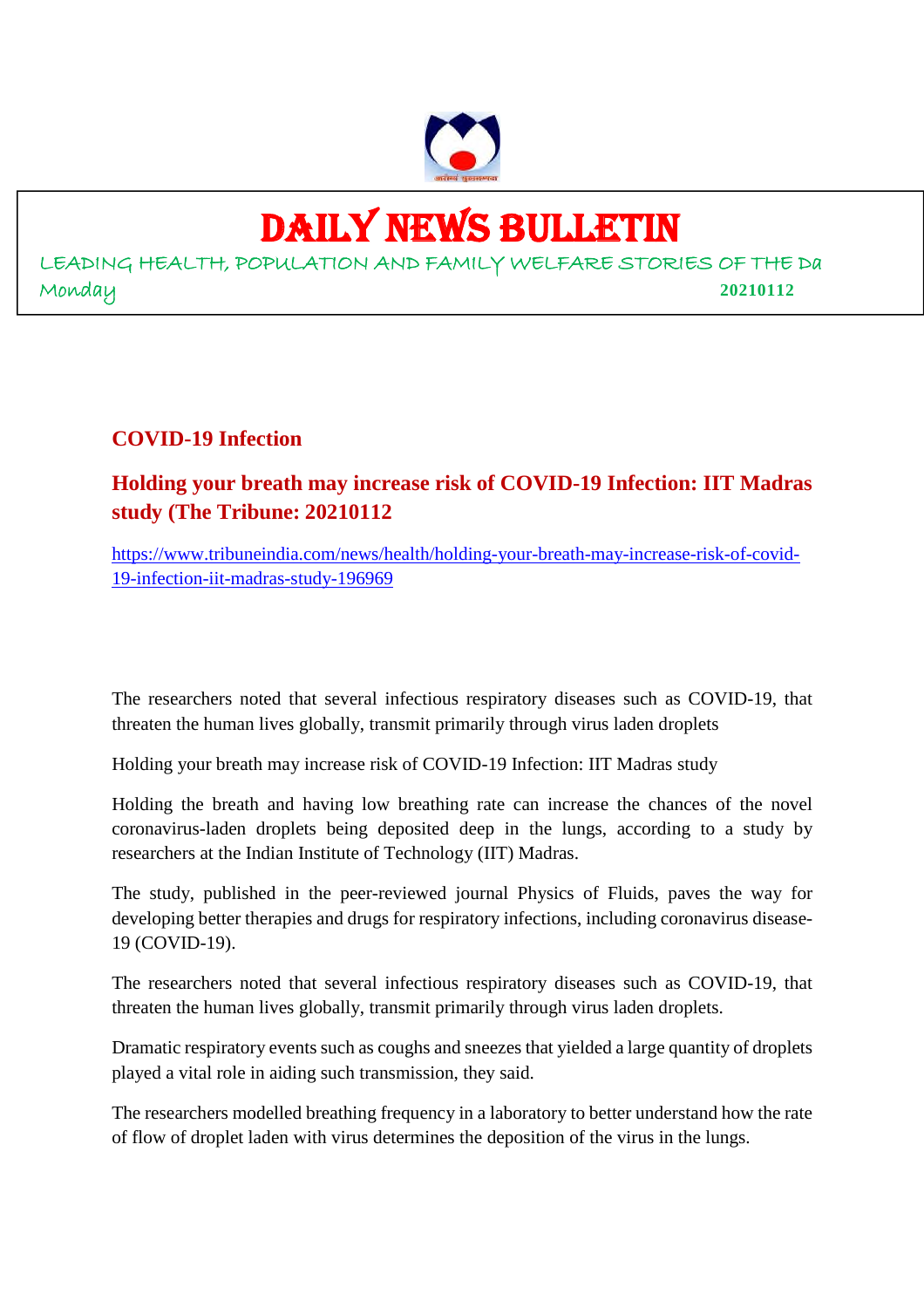They found that low breathing frequency increases the time of residence of the virus and therefore, it increases the chances of deposition and consequently the infection.

The multiscale lung structure has a significant effect on a person's susceptibility to COVID-19, according to the research led by Professor Mahesh Panchagnula, from the Department of Applied Mechanics, IIT Madras.

"COVID-19 has opened a gap in our understanding of deep pulmonological systemic diseases. Our study unravels the mystery behind how particles are transported and deposited in the deep lung," Panchagnula said.

"The study demonstrates the physical process by which aerosol particles are transported into the deep generations of the lung," he added.

Previous research by the same group highlighted the significant variability in aerosol uptake from individual to individual, suggesting a reason why some people are more vulnerable to airborne diseases than others.

Airborne infections such as the novel coronavirus spread immensely through sneezing and coughing as it instantly releases a lot of tiny droplets.

The team, including IIT Madras research scholars Arnab Kumar Mallik and Soumalya Mukherjee, imitated the droplet dynamics in the lung by studying the movement of droplets in the small capillaries which were of a diameter similar to bronchioles, or air passages inside the lungs that branch off like tree limbs.

They took water mixed with fluorescent particles and generated aerosols from this liquid using a nebulizer, a medical equipment that people with respiratory conditions can use to administer drugs directly and quickly to the lungs.

These fluorescent aerosols were used to track the movement and deposition of the particles in the capillaries or very tiny blood vessels.

The researchers studied the movement of the fluorescent aerosol particles in capillaries of size ranging from 0.3 to 2 millimetres which covers the range of bronchiole diameters.

They found that the deposition was inversely proportional to the aspect ratio of capillaries, which suggested that the droplets were likely to deposit in longer bronchioles.

The IIT Madras researchers also studied how the 'Reynolds Number,' a parameter that quantifies the nature of flow — steady or turbulent — determines the deposition in the capillaries

They found that when the flow of aerosol movement was steady then the particles deposit through the process of diffusion, however, if the flow was turbulent then the particles deposit via impaction.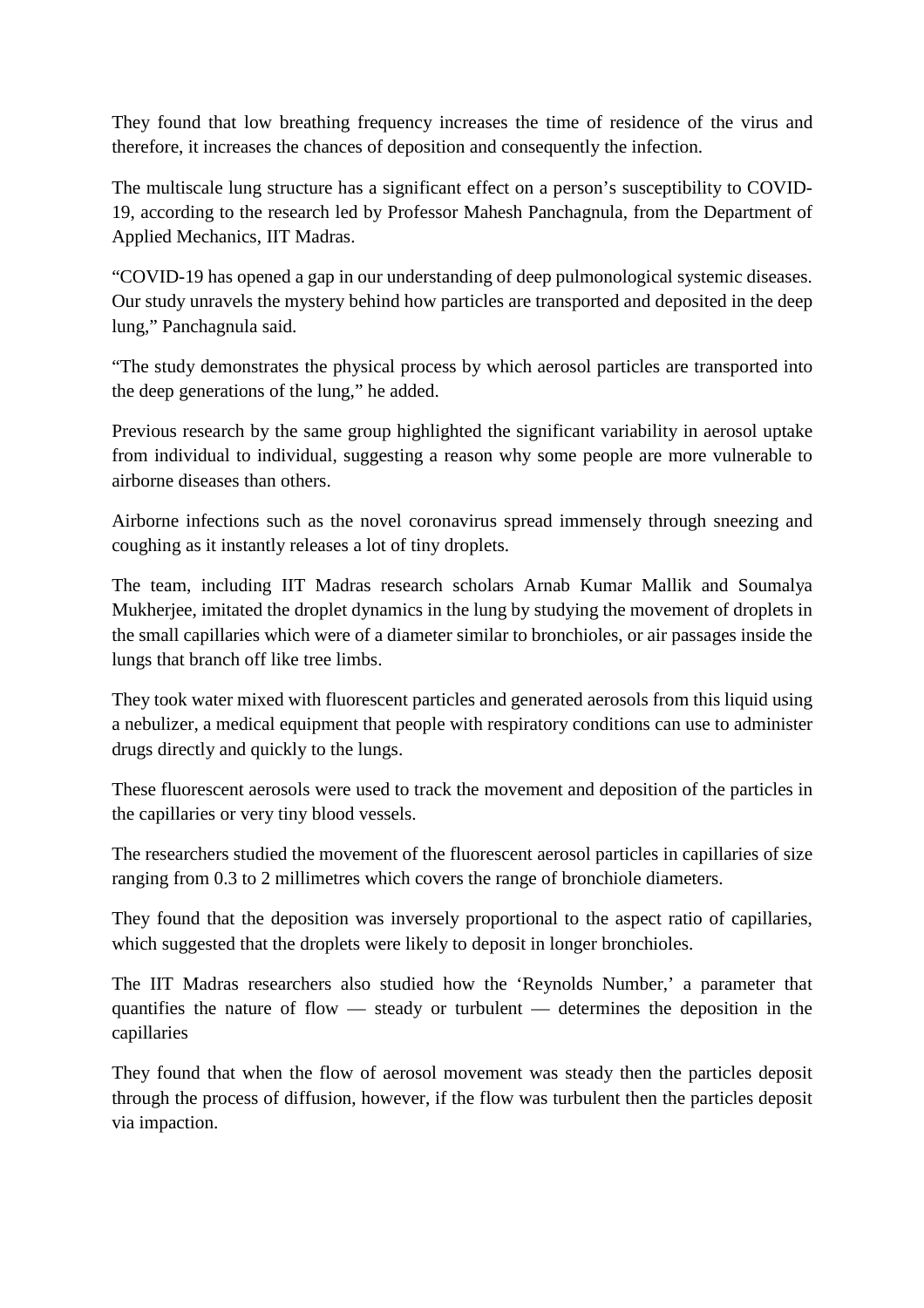While diffusion is the movement of a substance from an area of high concentration to that of low concentration, impaction is a rapid change in air direction. PTI

#### **New coronavirus strain**

#### **New coronavirus strain first seen in Britain confirmed in Mexico (The Tribune: 20210112)**

https://www.tribuneindia.com/news/health/new-coronavirus-strain-first-seen-in-britainconfirmed-in-mexico-196941

Fast-spreading new strain of the virus has also been found in South Africa and Australia

New coronavirus strain first seen in Britain confirmed in Mexico

The confirmation of the especially contagious new variant of the virus marks the first time it has been found in Mexico, home to the pandemic's fourth-highest death toll globally. Reuters file

The new variant of the coronavirus first detected in Britain has been confirmed in northern Mexico, health officials said on Sunday, adding a new layer of concern to an already severe national outbreak.

The confirmation of the especially contagious new variant of the virus marks the first time it has been found in Mexico, home to the pandemic's fourth-highest death toll globally.

A 56-year-old British man who flew on December 29 from Mexico City to the city of Matamoros, just south of the US-Mexico border, tested positive for the new strain, both state and national health officials said on Sunday.

The man arrived to the Mexican capital a day earlier on a flight from Amsterdam, said Jose Luis Alomia, the head of epidemiology for the national health ministry, at a regular government news conference.

The official explained that upon arriving in Matamoros, the man did not show any symptoms of COVID-19, the disease caused by the virus. But he nonetheless tested positive again after a second test was administered to him on December 31.

Alomia stressed that while the new variant has been detected, it is not believed to be circulating on any significant scale among the population.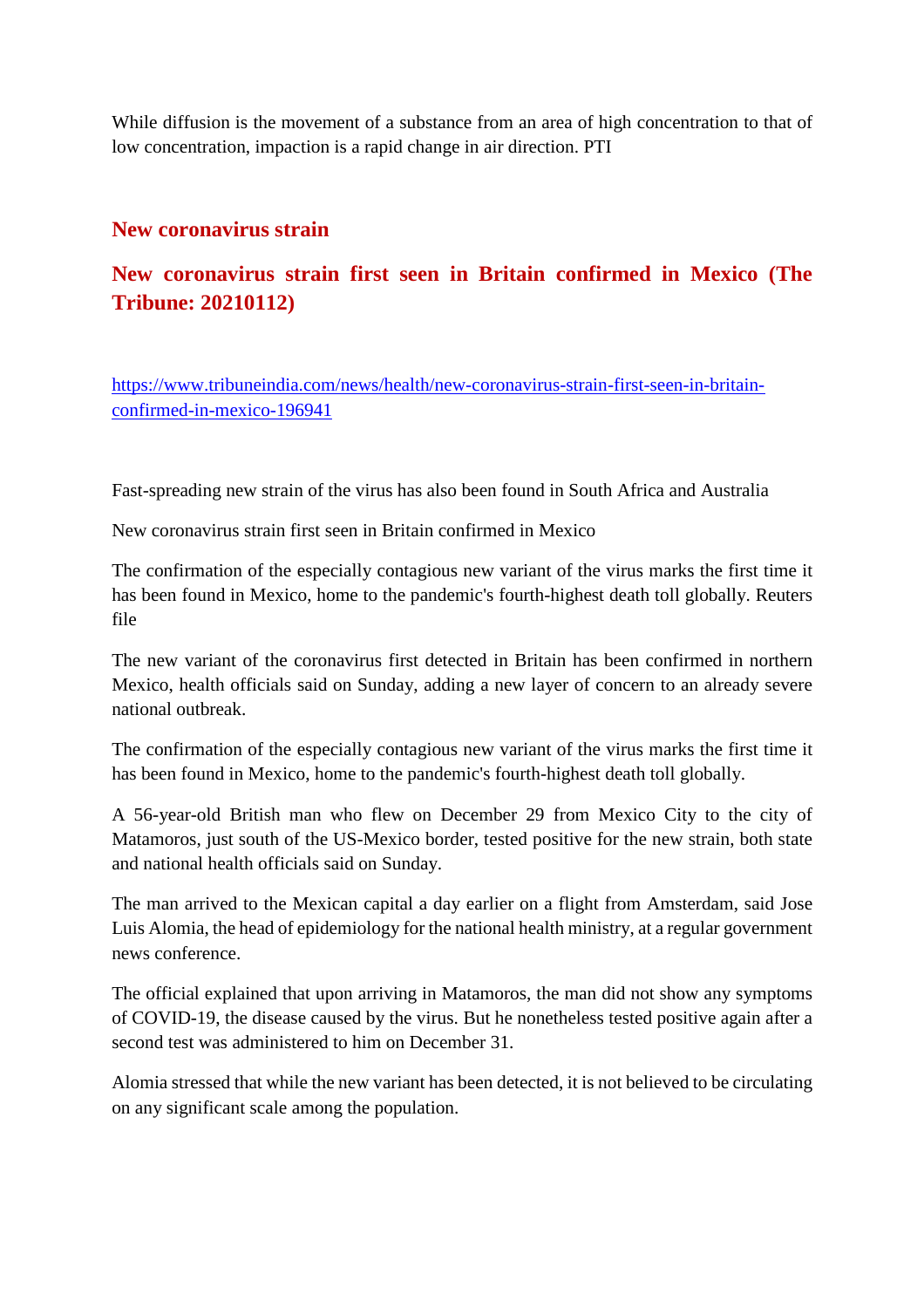A dozen passengers on the same Mexico City-Matamoros flight have not yet been identified, officials said, while the rest of the 45-passenger flight have all tested negative, including the plane's crew.

The British man remains hospitalised in Matamoros, and was placed on a ventilator on Saturday.

Officials did not say that any form of contact tracing or testing had been conducted on passengers on the Amsterdam-Mexico City flight.

The fast-spreading new strain of the virus has also been found in South Africa and Australia, prompting authorities to take more aggressive action to prevent even greater contagion as countries across the globe struggle to contain the pandemic. Reuters

#### **Smoking**

#### **Youth using e-cigarettes three times as likely to become daily cigarette smokers: Study (The Tribune: 20210112)**

https://www.tribuneindia.com/news/health/youth-using-e-cigarettes-three-times-as-likely-tobecome-daily-cigarette-smokers-study-196923

Youth using e-cigarettes three times as likely to become daily cigarette smokers: Study

Starting tobacco products, including e-cigarettes, before the age of 18 is a major risk factor for people becoming daily cigarette smokers, suggests a new study.

This was reported in the analysis of a large nationally representative longitudinal study by the University of California San Diego Herbert Wertheim School of Public Health and Human Longevity Science.

Reporting in the online edition of Pediatrics, researchers found that in 2014 people age 12 to 24 who used e-cigarettes were three times as likely to become daily cigarette smokers in the future. Among those who reported using a tobacco product, daily use increased with age through age 28. Daily cigarette smoking nearly doubled between 18 to 21-year-old (12 per cent) and 25 to 28-year-old (21 per cent).

"This is the first paper that actually looks at progression to dependent cigarette smoking among young adults. In these data, e-cigarettes are a gateway for those who become daily cigarette smokers," said the study's first author, John P. Pierce, PhD, Professor Emeritus at Herbert Wertheim School of Public Health and Human Longevity Science and UC San Diego Moores Cancer Center.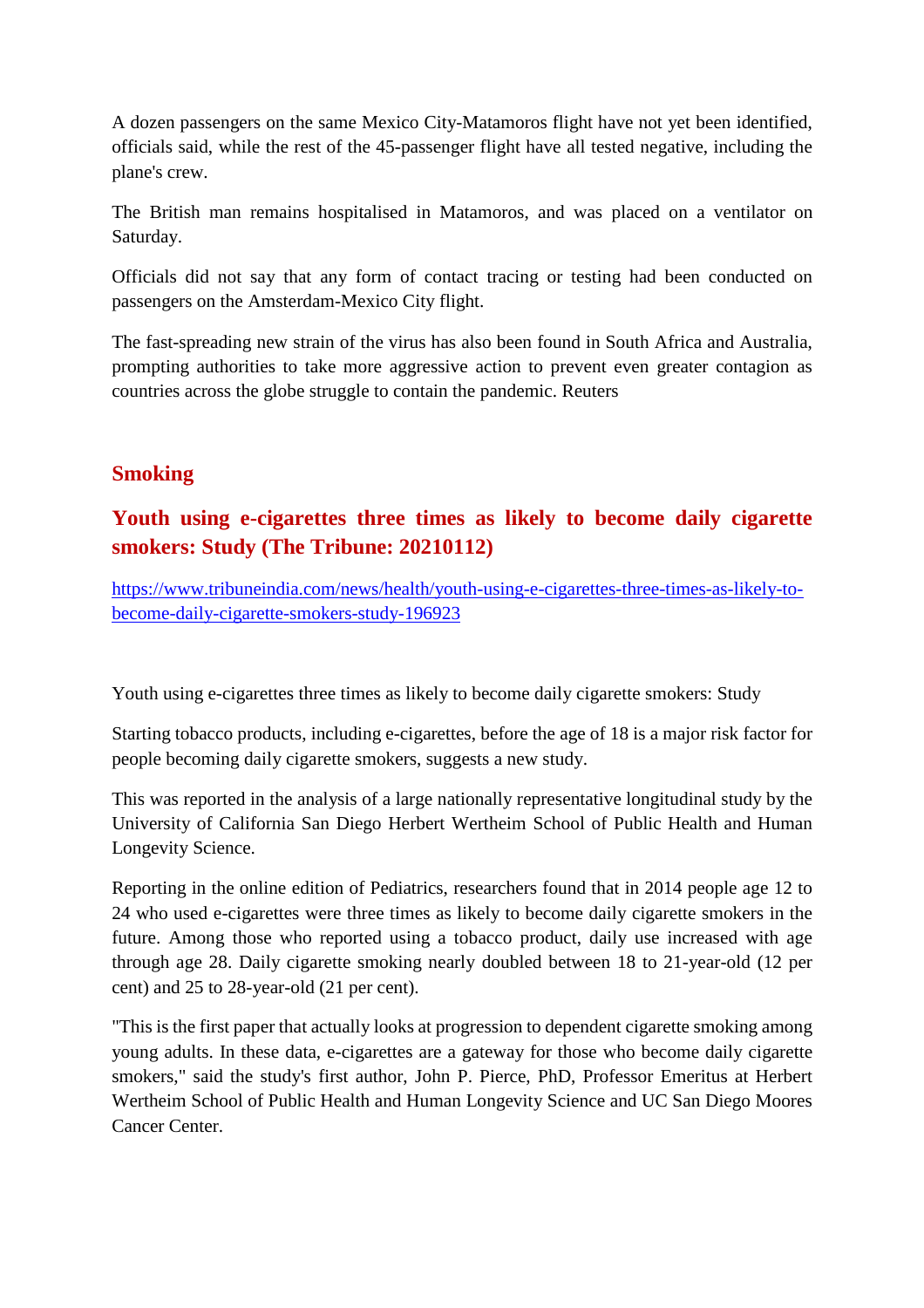"The start product has changed from cigarettes to e-cigarettes, but the end product has stayed the same. When users become dependent on nicotine, they are converting to cigarette smoking."

Researchers used data from the Population Assessment of Tobacco and Health (PATH) Study, a longitudinal study of tobacco use and its effect on the health of people in the United States.

The PATH Study, undertaken by the National Institute on Drug Abuse (NIDA) and the FDA Center for Tobacco Products under contract to Westat, enrolled a nationally representative sample of 12 to 24-year-olds between in 2013 and 2014 and re-interviewed them annually for four years to explore progression to daily use among experimenters of 12 tobacco products.

In the first year, 45 per cent of study participants reported using at least one tobacco product in their lifetime. By the fourth year, as participants aged, 62 per cent reported some tobacco experimentation. Among those who have ever experimented with tobacco, 73 per cent had tried cigarettes and 72 per cent had tried e-cigarettes. Further, more than half tried hookahs and cigarillos. Traditional cigars, filtered cigars, smokeless products, pipes and snus were each tried by more than 10 per cent of study participants.

The analyses revealed that, by year four, 12 per cent of participants were using tobacco products daily -- half of whom became daily users after the first year. Seventy percent of daily users smoked cigarettes and most of them (63 per cent) used cigarettes exclusively. Of those who smoked cigarettes and used another tobacco product, half vaped e-cigarettes on a nondaily basis.

Among the 17 per cent of daily users who were vaping every day, almost half were also nondaily cigarette smokers. Further follow-up will determine whether these young daily tobacco users continue to use both products or whether they settle on a single product, said Pierce.

"What we're seeing is that the proportion who are daily e-cigarette users did not increase with age. Whereas with cigarettes, the number of users jumps up rapidly with age," said Pierce. "This rapid increase with age only occurred with cigarettes, not with any other tobacco products."

Less than 1 per cent of study participants who experimented with just one tobacco product progressed to daily cigarette smoking. People who had tried five or more products increased their risk of becoming daily cigarette smokers by 15 percentage points.

"Trying e-cigarettes and multiple other tobacco products before the age of 18 is also strongly associated with becoming daily cigarette smoking," said senior author Karen Messer, PhD, professor at UC San Diego Herbert Wertheim School of Public Health and Human Longevity Science and director of biostatics at UC San Diego Moores Cancer Center.

"We know that e-cigarette use among high school seniors, most under the age of 18, increased from 38 percent in 2016 to 45 percent in 2019. These results suggest that recent rapid growth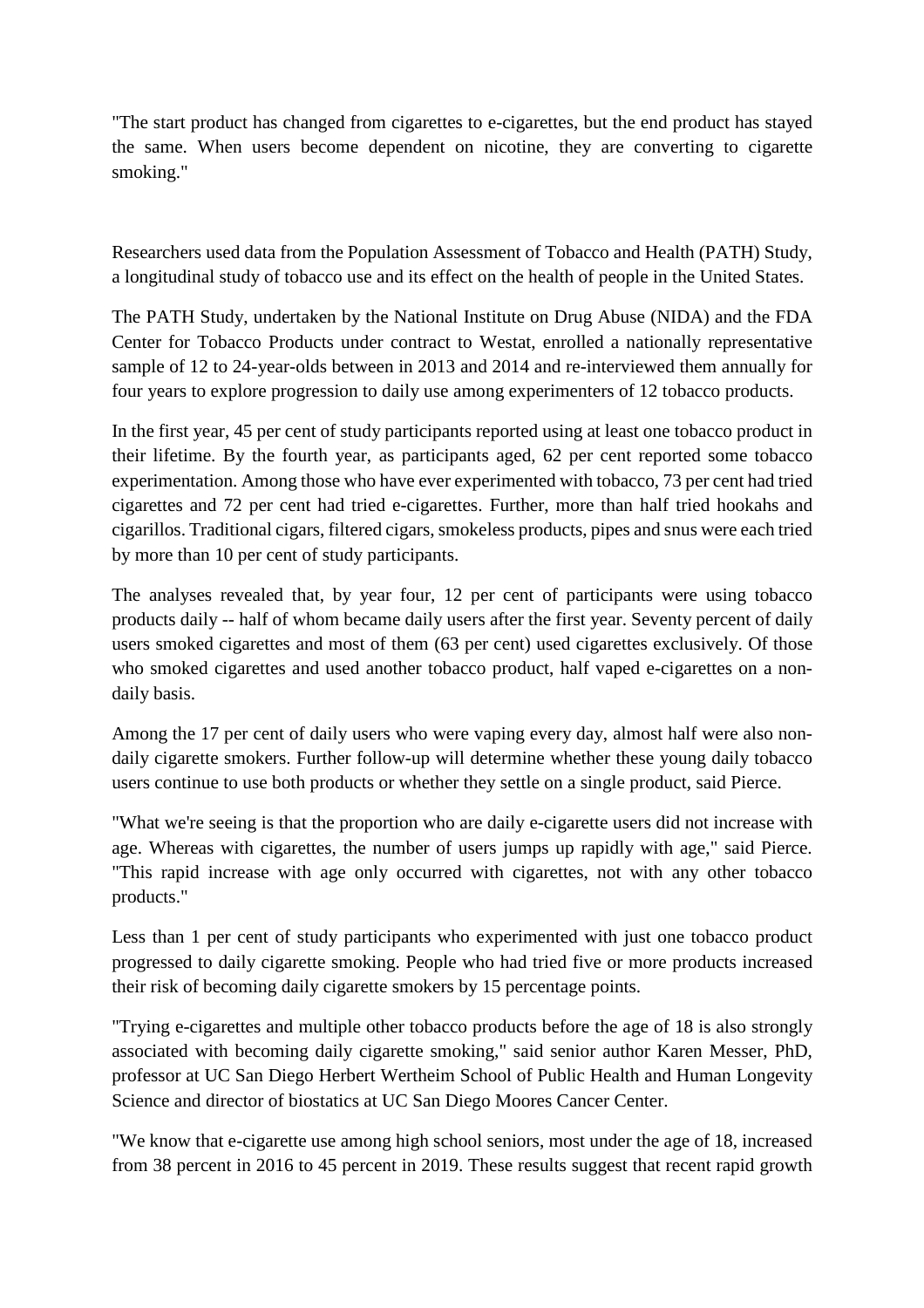in adolescent e-cigarette use will lead to increased daily cigarette smoking among young adults in the United States, reversing decades of decline in cigarette smoking." ANI

#### **Mediterranean diet**

#### **Mediterranean diet reduces risk of prostate cancer (The Tribune: 20210112)**

https://www.tribuneindia.com/news/health/mediterranean-diet-reduces-risk-of-prostatecancer-195610

The Mediterranean diet is way of eating based on traditional cuisine of countries bordering Mediterranean Sea

If you follow a Mediterranean diet, then there are chances that you may be protected against prostate cancer, a new study suggests.

The findings, published in the journal Cancer, suggests that men with localised prostate cancer who reported a baseline dietary pattern that more closely follows the key principles of a Mediterranean-style diet fared better over the course of their disease.

"A Mediterranean diet is non-invasive, good for overall health and, as shown by this study, has the potential to effect the progression of their cancer," said the lead researcher, Justin Gregg, Assistant Professor at the University of Texas.

"Men with prostate cancer are motivated to find a way to impact the advancement of their disease andimprove their quality of life," Gregg added.

The Mediterranean diet is a way of eating based on the traditional cuisine of countries bordering the Mediterranean Sea. While there is no single definition of the Mediterranean diet, it is typically high in vegetables, fruits, whole grains, beans, nut and seeds and olive oil.

For the study, the researchers involved 410 men on an active surveillance protocol with Gleason grade group 1 or 2 localized prostate cancer.

The men completed a 170-item baseline food frequency questionnaire, and Mediterranean diet score was calculated for each participant across 9 energy-adjusted food groups. The participants were then divided into three groups of high, medium and low adherence to the diet.

All study participants underwent a confirmatory biopsy at the beginning of the study and were evaluated every six months through clinical exam and laboratory studies of serum antigen PSA and testosterone.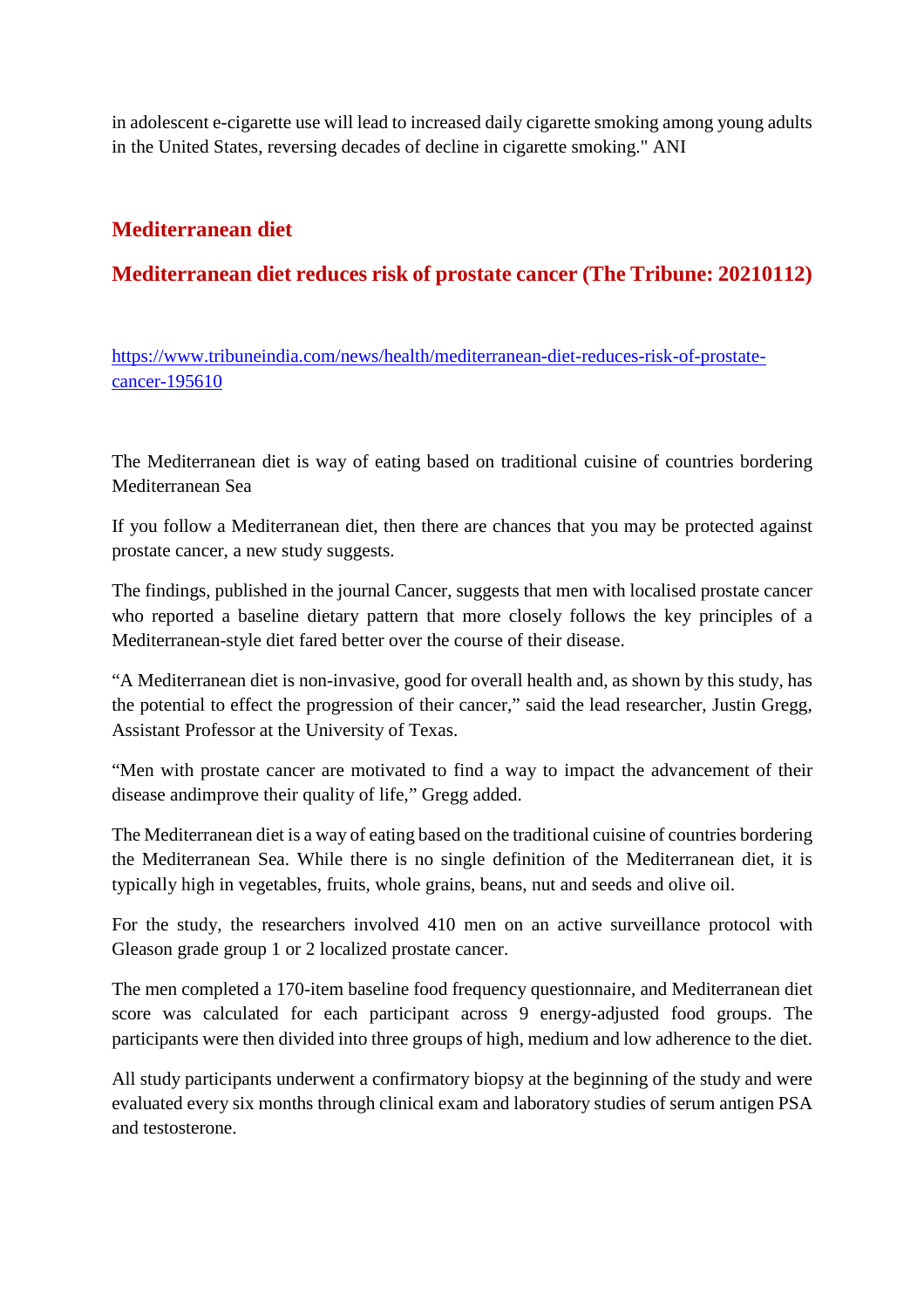After adjusting for factors known to increase risk of cancer getting worse over time, such as age, prostate-specific antigen (PSA) and tumour volume, men with a diet that contained more fruits, vegetables, legumes, cereals and fish had a reduced risk of their prostate cancer growing or advncing to a point where many would consider active treatment.

The researchers also examined the effect of diabetes and statin use and found a similar risk reduction in these patient groups.

"Our findings suggest that consistently following a diet rich in plant foods, fish and a healthy balance of monounsaturated fats may be beneficial for men diagnosed with early-stage prostate cancer," Gregg said. IANS

#### **Bird flu cases**

#### **Govt amps up action as bird flu cases confirmed in Delhi (Hindustan Times: 20210112)**

https://epaper.hindustantimes.com/Home/ArticleView

Delhi on Monday became one of the 10 states in the country with confirmed cases of avian influenza, or bird flu, even as authorities announced a ban on the sale of processed and packaged poultry brought from outside the city as a precautionary measure aimed at stopping the spread of the disease.

At least 10 samples from three locations of the over 120 samples sent to Bhopal's National Institute of High Security Animal Diseases (NIHSAD) of the Indian Council of Agricultural Research have returned positive, government officials said, launching a drive to either cull or isolate birds in east Delhi's Sanjay Lake Park that has already been shut.

Carcasses of 17 ducks were found on Sunday, triggering a scare and prompting authorities to declare it an "alert zone". Officials said the culling of live birds at Sanjay Lake Park began at 8am on Monday. They said large-scale culling might not be required in Delhi immediately.

In an online press briefing in the afternoon, deputy chief minister Manish Sisodia said the Delhi government was making all efforts to check the spread of bird flu and that chief minister Arvind Kejriwal was monitoring the situation.

"...there is a ban on selling packaged chicken or processed chicken from outside in Delhi to prevent infection from one state to another," he said, asking people not to panic. "Those who consume chicken and eggs...if you cook your chicken and boil eggs properly, there is no risk..," Sisodia added.

A senior government official, who did not want to be named, explained that date and place of packaging will be considered before imposing the ban.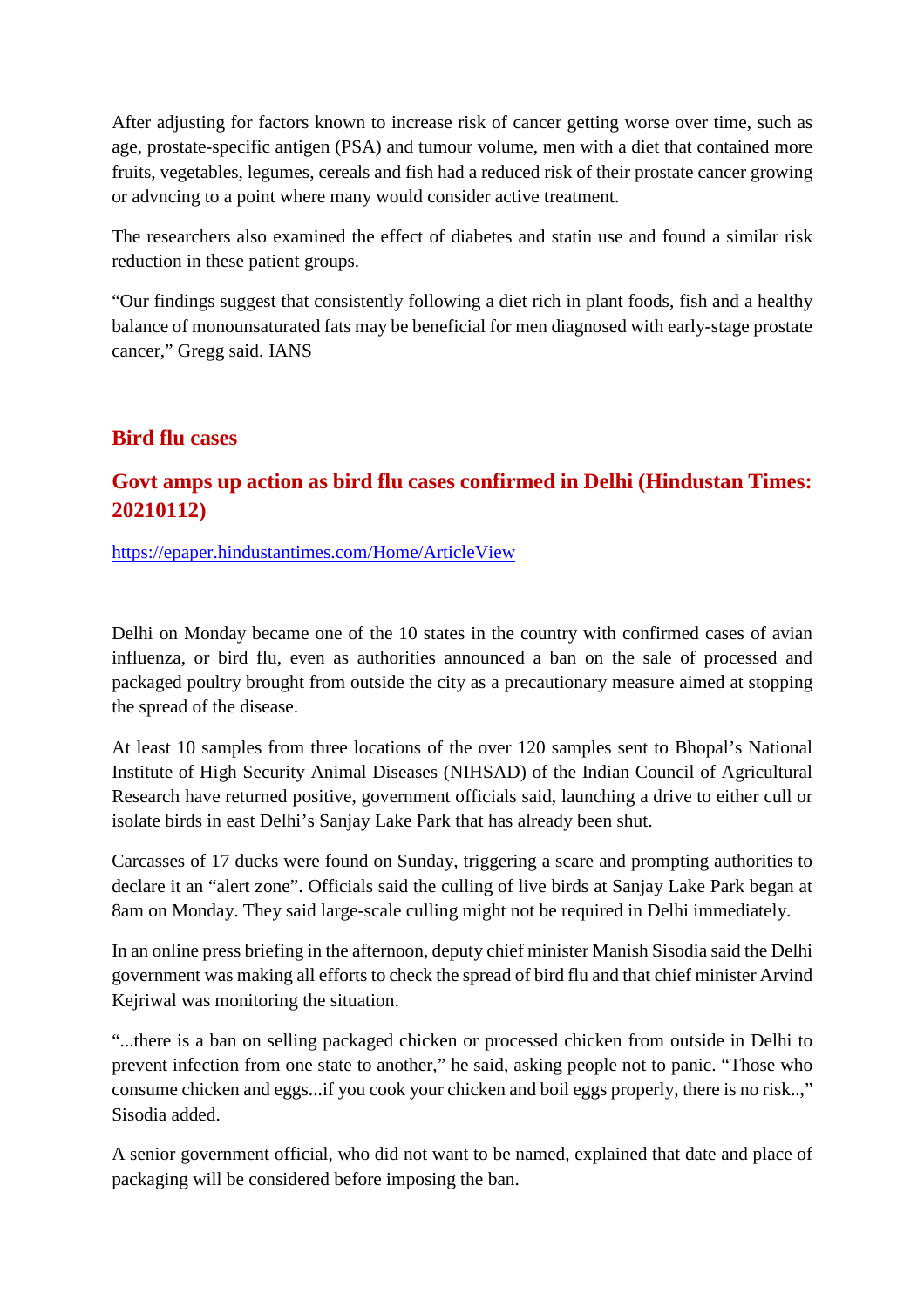"For example, if a company sources its poultry from Haryana, which has reported cases of bird flu, authorities will check manufacturing dates on packages in the storage unit of the company in Delhi, or at its retail outlets. If the manufacturing date is after the outbreak in Haryana, it will have to be trashed immediately. If it is pre-outbreak, then it will be approved for sale. Similarly, if a company has already brought its stock from a state which is not yet affected, sale of those packages will be allowed," the official said.

"We will also issue advisories to people asking them to check the manufacturing dates of packaged chicken and eggs. People are advised to check from which states the product is coming before purchasing and the manufacturing date of the same. However, bringing fresh stock into the city will not be allowed as of now," he added.

Later in the evening, state animal husbandry unit issued an order, saying the "entry and sale of dressed/processed/canned poultry products is also required to be restricted as a measure of abundant precaution in view of public health and safety".

On Saturday, Delhi announced the closure of the Ghazipur wholesale poultry market for 10 days and banned the entry of live birds from outside Delhi. Over the past four days, about 150 birds have been found dead across the city.

Though Sisodia said in his briefing samples of ducks from Sanjay Lake area were the only ones in Delhi that tested "positive so far", officials clarified later that 10 samples from three locations in the city were found with bird flu virus.

In the morning, officials said three of the positive samples were from Sanjay Lake Park in Mayur Vihar Phase 2, four from Mayur Vihar Phase 3, and one from Dwarka Sector 9.

By evening, two more samples — from a district park in Dwarka Sector 9 — tested positive, prompting authorities to immediately shut the facility for public.

Apart from the Sanjay Lake Park and the one in Dwarka Sector 9, the Delhi Development Authority (DDA), which maintains most of the big parks in the city, has shut down at least two parks — in Hauz Khaz and Hastsal — until further orders. Agencies such as DDA, the New Delhi Municipal Council and the three civic bodies issued separate advisories on Monday, asking people not to go near water bodies in parks and monuments.

"Doctors of all 48 veterinary hospitals of the Animal Husbandry Unit are continuously monitoring bird flu across Delhi. Also, 11 rapid response teams have been set up which are continuously collecting samples," a Delhi government statement said.

Delhi lieutenant governor Anil Baijal, too, reviewed the situation in the Capital.

On Twitter, he said officials have been advised to enhance surveillance and undertake requisite measures for control and containment. "Citizens are advised to maintain caution and reach out to help line # 011-23890318, in case of need of any assistance," he tweeted.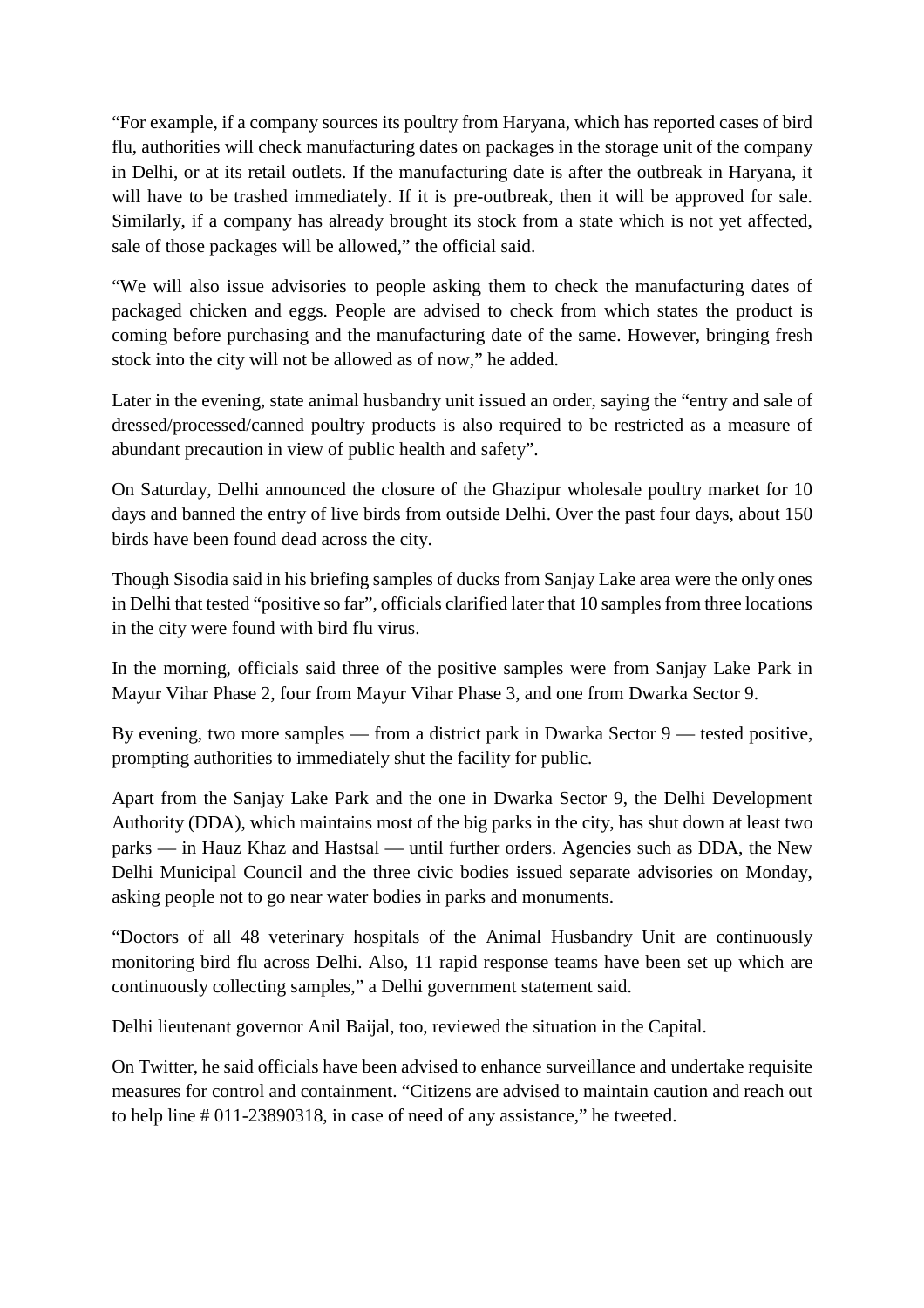As of Monday, nine other Indian states have reported the outbreak: Kerala, Rajasthan, Madhya Pradesh, Himachal Pradesh, Haryana, Gujarat, Uttar Pradesh, Uttarakhand, and Maharashtra. No case among the human population has been reported.

"We have seen a slight reduction in the sale of raw chicken. This has been compensated by the increase in sales of fish and seafood, mutton and pork products," Siddhant Wangdi, chief executive officer at meatigo.com (an online marketplace selling seafood and meat products), said.

"We source our poultry products from certified and licensed supply partners who have their own network farms. There has not been any report of the outbreak of avian influenza or any other disease from any of our supply partners in the past 30 days....Further, when we receive the birds, each of them undergoes a safety and quality check and is vacuum packed to curb any kind of contamination," he said.

The current outbreak — migratory birds are believed to be behind it — began in Decemberend, barely a few months after India declared the country free from the disease on September 30, 2020.

While the risk to humans from the disease is considered low, past outbreaks among farm birds have needed extensive slaughtering programmes to contain the outbreak.

Only those coming in close contact with infected (alive or dead) birds for a long time can contract the H5N1 (strain of) bird flu virus, which does not usually spread from person to person, according to the World Health Organization (WHO).

Most other strains of bird flu cannot be transmitted to humans. Experts say well-cooked chicken or poultry products such as eggs (heated over 70 degrees Celsius) kill the virus and are, therefore, safe to consume.

"The receptor used by the virus that causes the bird flu is very different from the receptors needed for human flu. So it is very unlikely for the infection to pass on to humans unless there is some recombination or mutation that allows the virus to enter human cells. Second, it does not pass from humans to humans. It is not a respiratory infection like Covid-19 and can happen to humans only if they are handling the dead infected birds or poultry that has been infected," said Dr Shobha Broor, former head of the department of microbiology at Delhi's All India Institute of Medical Sciences (AIIMS).

"However, once a person is infected, the disease tends to be severe. The bird flu virus usually attaches with the lower respiratory tract and causes pneumonia," she said.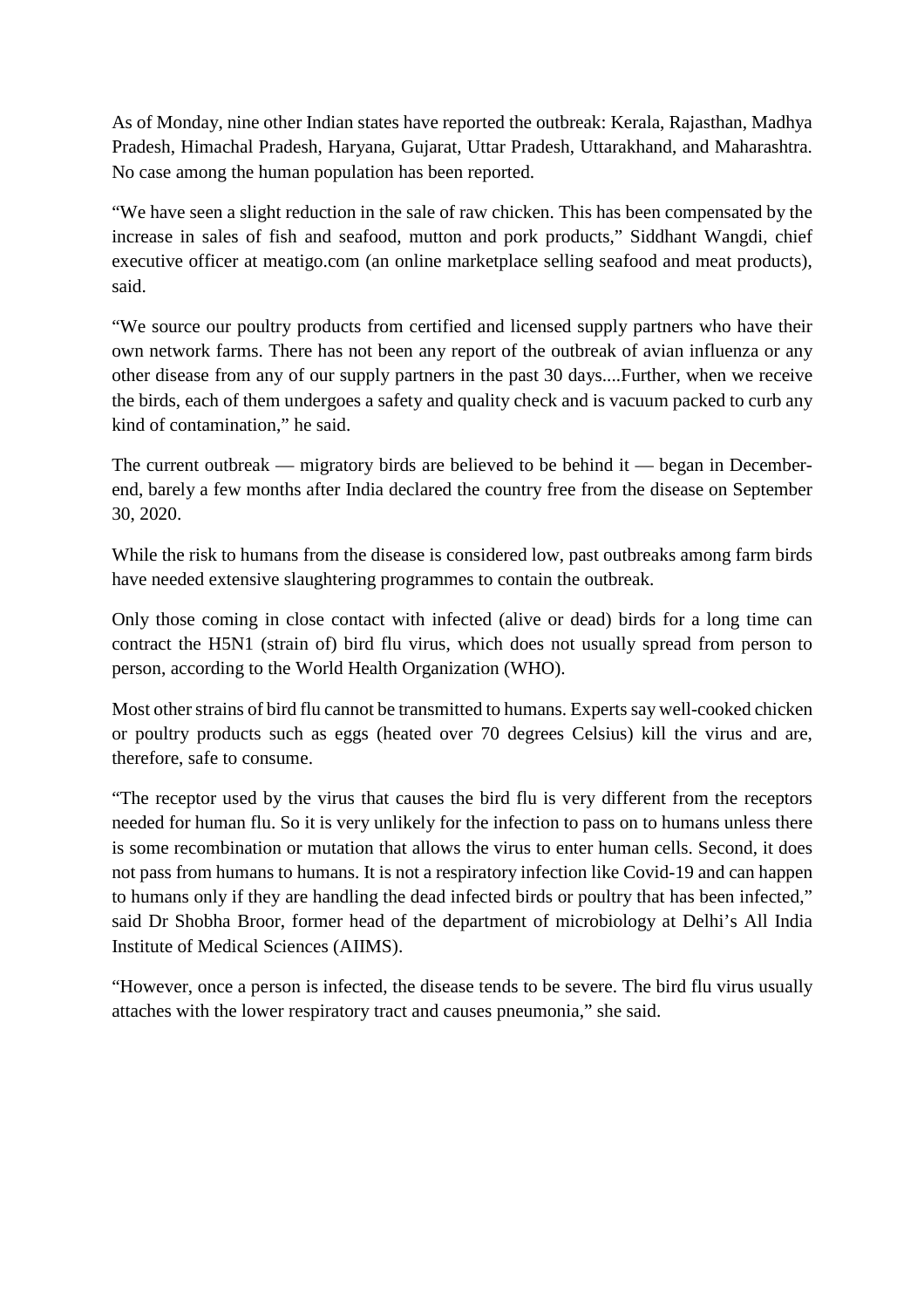#### **Health facilities across the country'**

#### **Adverse event surveillance is being set up in health facilities across the country' (The Hindu: 20210112)**

https://www.thehindu.com/sci-tech/health/adverse-event-surveillance-is-being-set-up-inhealth-facilities-across-the-country/article33550987.ece

Regulators are not taking any shortcuts on ensuring safety of COVID-19 vaccine, says NTF member N.K. Arora.

Dr N.K. Arora, executive director of the New Delhi-based INCLEN Trust and head of the operations research group of the ICMR's National Task Force for COVID-19 says all safety related information will be shared with the public as it emerges with the use of COVID-19 vaccine.

This is for the first time the government is going to vaccinate adults. Does it require any special preparation?

Yes, it does. India has an existing vaccine safety surveillance mechanism called the AEFI (Adverse Events Following Immunisation) surveillance. It's comprised of a national secretariat under the Universal Immunisation Programme (UIP), including doctors, data specialists and public health specialists. The vaccine safety surveillance network extends up to every district where a panel of doctors and health workers monitor events of concern after getting any vaccine, investigate and report to State and national level.

A vaccine van is seen outside Dasappa hospital in Bengaluru on January 9, 2021. India will kick off the coronavirus vaccination drive on January 16, 2021.

Coronavirus | First phase of vaccination to start on January 16

COVID-19 has necessitated immunisation of the adult population. The government has now involved cardiologists, neurologists, general physicians and pulmonologists in AEFI committees at national, State, and district level.

Right now, we are anticipating — theoretically — events of concern that might possibly happen after immunisation drive. The AEFI members will be trained to look for any adverse events before we start the immunisation process. Adverse event surveillance is being established to actively seek these events across designated health facilities across the country. Additionally, there are around 300 medical colleges and tertiary care hospitals across the country that have adverse drug reaction monitoring centres which also report adverse events after vaccines along with drugs.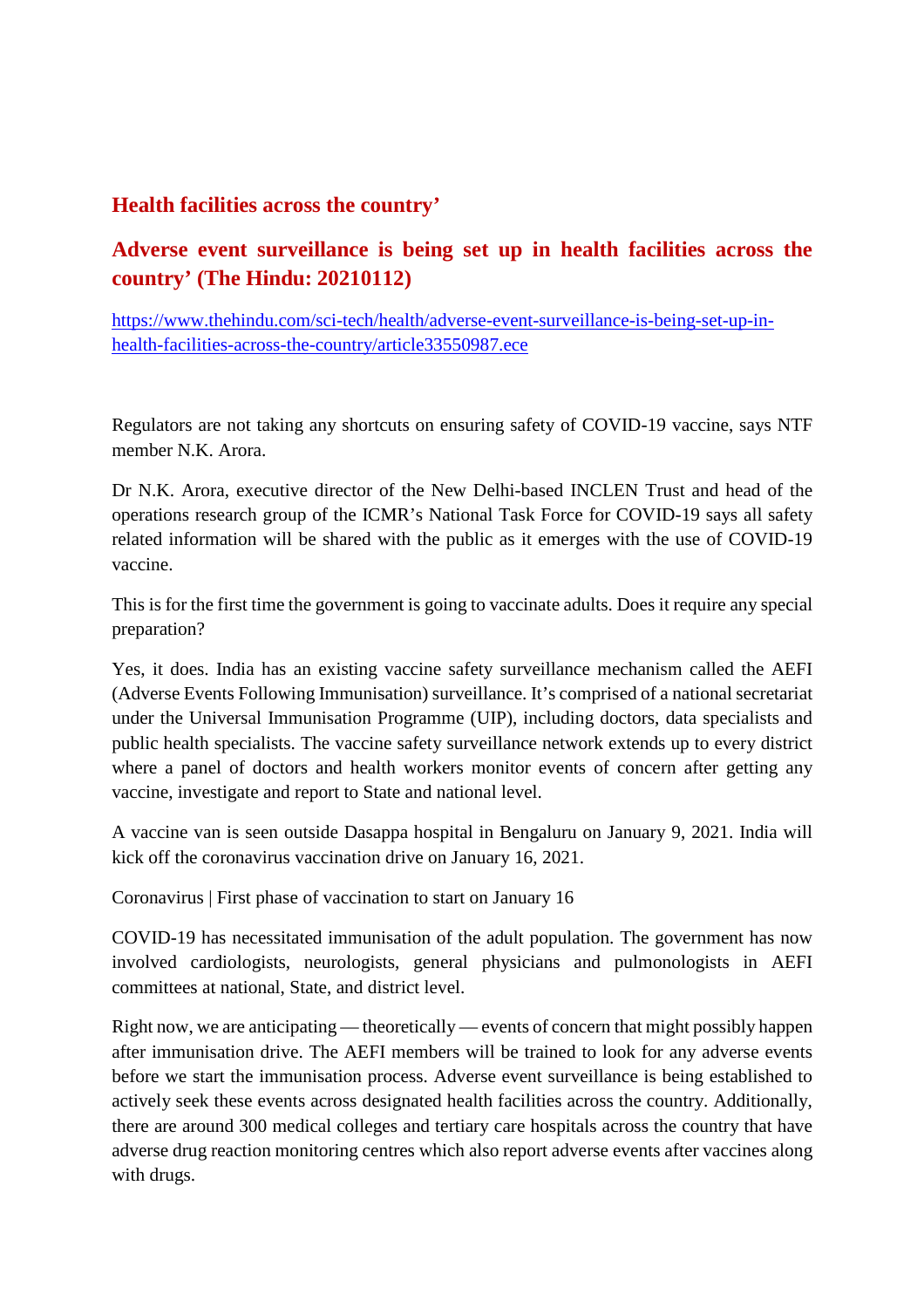What kind of awareness programmes do we need before rolling out the immunisation for COVID?

We need to educate people and make them aware of lesser-known facts about vaccines. For example, some people might face mild symptom such as pain or swelling, mild fever, among others. It is a normal immune response.

Then, it is important for people to know that vulnerable population — the elderly, people with associated illness, such as diabetes, chronic lung disease, high blood pressure, kidney ailments, cancers and others may, otherwise also, suffer from any sudden health issues such as heart attack. We cannot and should not link it to the vaccine in all cases. I believe that we need to practise 'exceptional transparency' in this case. I assure that all safety related information will be shared with the general population as it emerges with the use of COVID-19 vaccine(s) either in our country or in any other part of the globe with the same vaccine.

Indian regulators gave authorisation to Covaxin even before its phase-III trial results were out. How do we explain this?

We are passing through troubled times. COVID-19 has caused social disruption, economic downturn and significant number of deaths. To control this pandemic, the society as well as the system may have to take steps which may also be termed as drastic. Both pre-clinical and clinical data (complete data for Phase I and II, and partial data for Phase III) of Covaxin have been thoroughly scrutinised by the regulators. This data shows that the vaccine is safe and induces a robust antibody response. However, to what extent the vaccine will protect the recipients from getting the disease is not known yet. Therefore, the regulators have allowed its use in trial mode.

What would trial mode mean for a vaccine recipient?

The way we do in a clinical trial phase: First, the recipient will be asked to give a written consent. Then he/she will undergo some blood tests before and after taking the vaccine. Additionally, the recipient will be followed-up actively to see if the vaccine has led to any side effects. In short, it will be an extension of the Phase-III trial. But in this, the person would know that s/he has received the vaccine, and not the placebo. It will be completely a person's choice if he/she would like to give the vaccine a try or not.

Developing a vaccine takes years. But this time our scientists have developed a vaccine against coronavirus in such a short time. How was this possible?

Developing a vaccine generally involves years of research. First, we need a vaccine candidate that is evaluated in animals for its safety and efficacy. After a vaccine candidate passes a preclinical trial, it enters the clinical trial phase. While scientists have worked round the clock in the laboratory, even regulatory approvals which used to take several months have been pretty quick. It helped eliminate all the time lapses between the pre-clinical and clinical trial stages. Earlier, the vaccine development involved a series of steps, but in the case of the coronavirus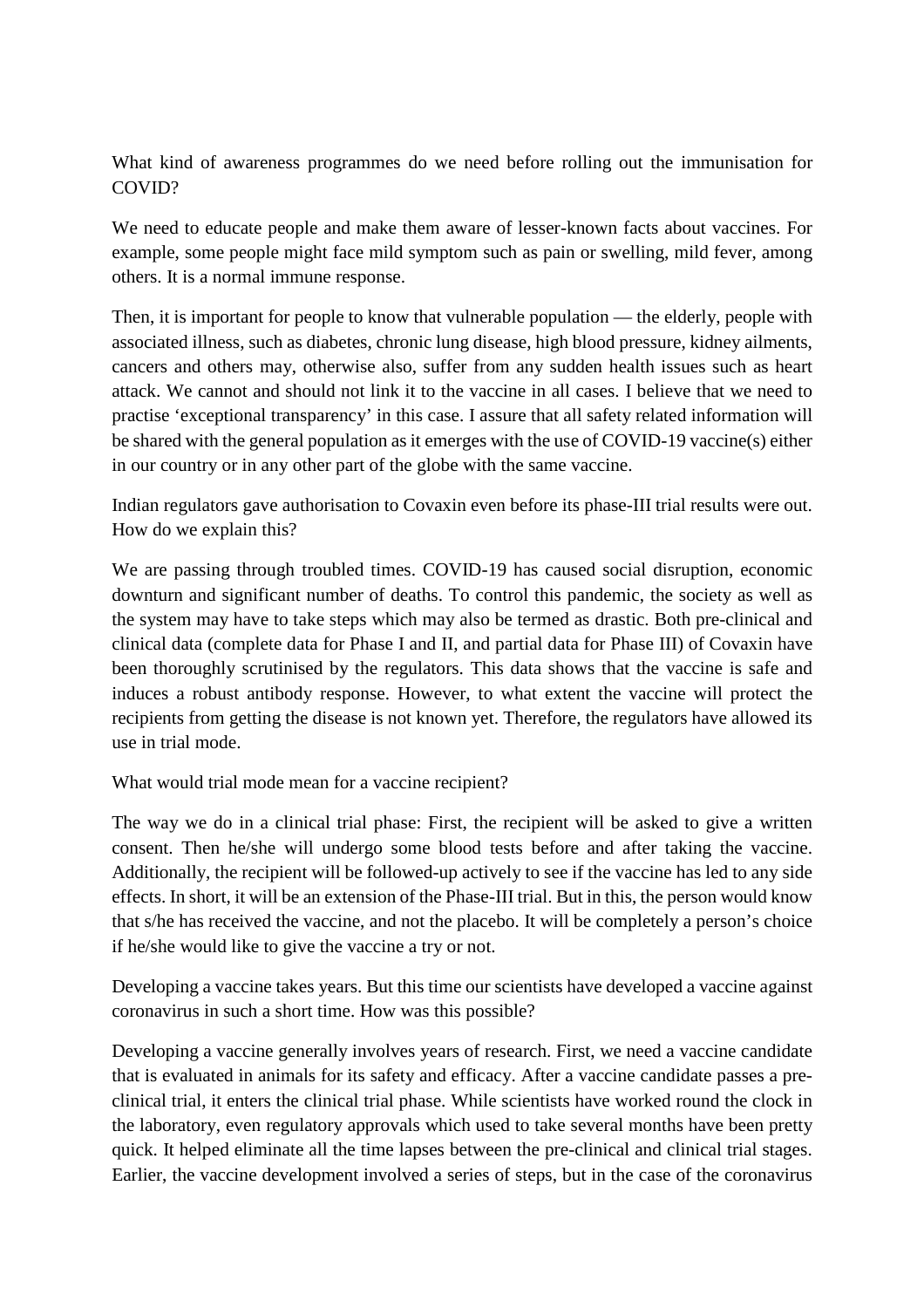vaccine, the scientists and regulators worked in tandem, accelerating the whole process without compromises on any protocols and any step.

What is your opinion on the safety and efficacy of the vaccine?

To ensure that a vaccine is safe, we need to try it on a large number of people. The vaccine developers have not reduced the sample size at any stage of clinical trials rather it was bigger than what we usually test a vaccine on.

Protection level: Asymptomatic infections may result in low antibody levels or even no antibodies being measured in up to 20% of people.

Coronavirus | Why people with prior infection still need COVID-19 vaccination

When a vaccine is tested, most of the adverse events or unwanted effects, if any, occur in the first four to six weeks of its administration. So, in order to ensure that it is safe, we keep a close watch, for the first two-three months, on the people it has been given to. This data helps us decide if a vaccine is safe. All concerned in the line of vaccine development, testing and evaluation have followed these procedures to the tee. Both Indian vaccines are considered safe on this yardstick.

As for the efficacy of the vaccine, we need time to tell how effective a vaccine is. All the global agencies have set the benchmark that only those vaccine candidates which show the efficacy of at least 50-60% will be considered. Interestingly, most of the vaccines have shown the efficacy of 70–90% within the short period of 2-3 months of observation, way more than what we were expecting. Besides, when a vaccine is given an emergency use authorisation, as in case of COVID-19 vaccine, the trial follow-ups continue for one-two years to assess the total duration of protection the vaccine will provide.

What is emergency use authorisation. Does it involve any short-cuts on the part of our regulators?

Not at all. In fact, our regulators are taking extra precautions. Some vaccine candidates were not considered for review by our regulators as the data was inadequate; some companies were asked to increase their sample size so that our regulators can have adequate evidence to support the safety and efficacy of the vaccine before they approve it.

Similarly, Indian regulators wanted the U.K.'s regulator to approve Oxford's vaccine first before even considering it for the Indian population. An important pre-requisite of the COVID-19 vaccine authorisation for our country is – the vaccine should have been evaluated on subjects in India. The regulators are not taking any shortcuts when it comes to ensuring the safety of COVID-19 vaccines.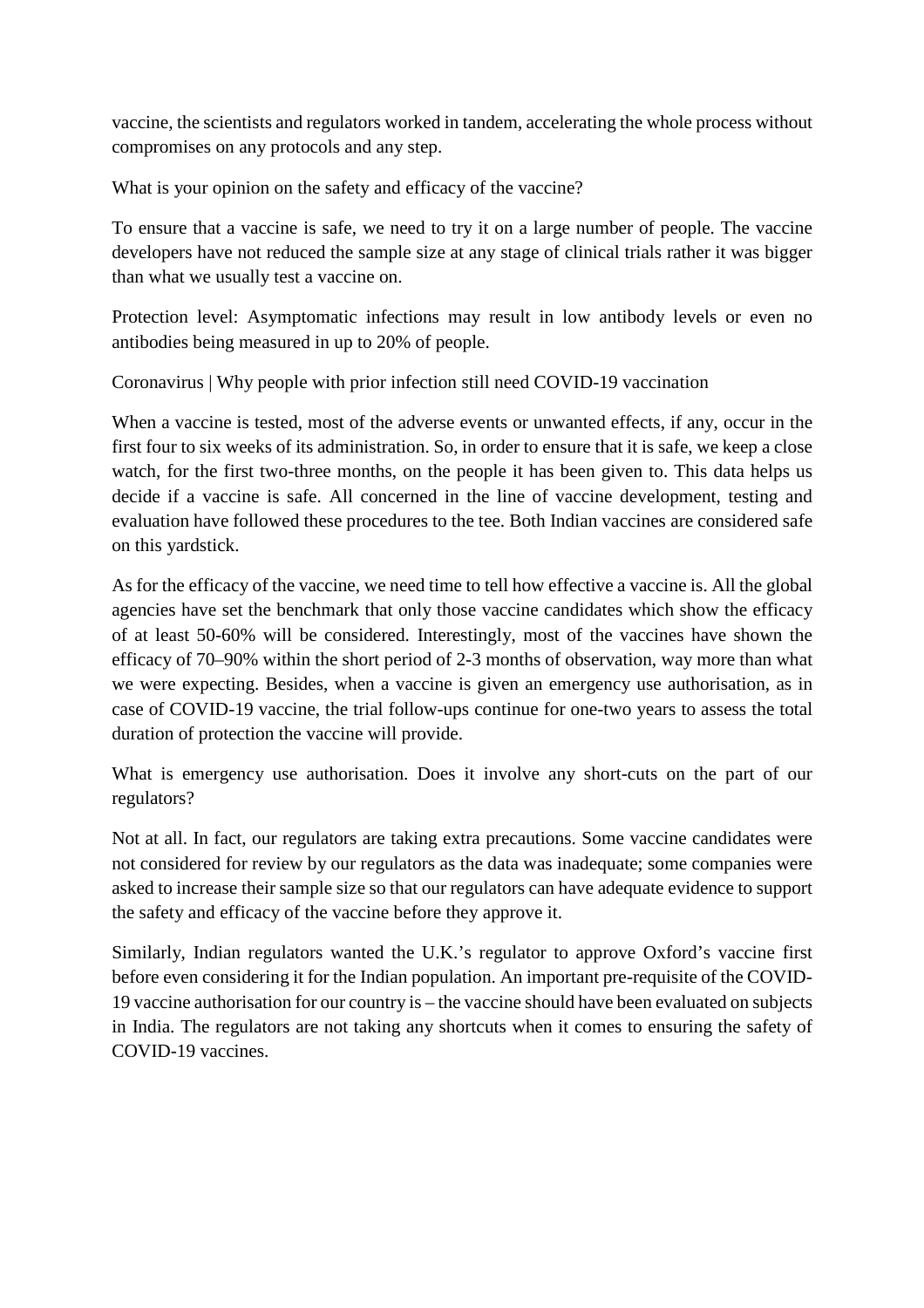#### **New challenges for COVID-19 vaccine**

#### **Coronavirus | New challenges for COVID-19 vaccine trials in India (The Hindu: 20210112)**

https://www.thehindu.com/sci-tech/health/new-challenges-for-covid-19-vaccine-trials-inindia/article33537446.ece

With the daily cases coming down, many people who would have volunteered would not see the urgency now as earlier

On January 1, Pune-based Serum Institute's Covishield vaccine was granted permission for restricted use, while Bharat Biotech's Covaxin got a similar

#### **Bird Flu (The Asian Age: 20210112)**

http://onlineepaper.asianage.com/articledetailpage.aspx?id=15342199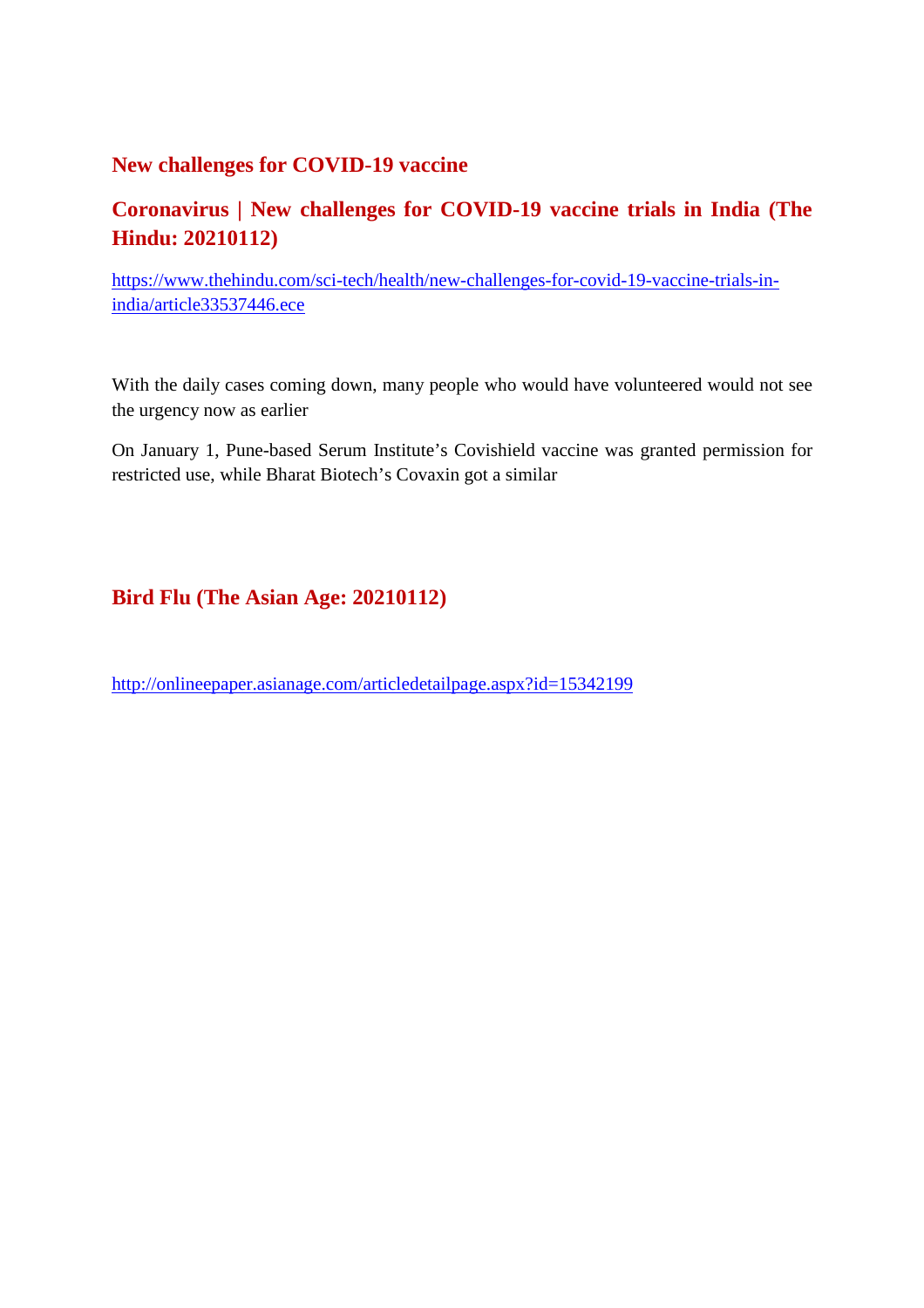## **Bird flu confirmed in 10 states: Govt**

Over 200 migratory birds found dead in Himachal, culling begins in Haryana

**New Delhi, Jan. 11:** The Centre on Monday said<br>bird flu has been confirmed in 10 states so far<br>and stressed on increased<br>and stressed on increased<br>and stressed on the correction surveillance are<br>water bodies, live aroune hird markets, zoos and poultry<br>farms. "Till January 11  $\frac{1}{11}$ 2021, avian influenza has 2021, avian influenza has<br>been confirmed in 10<br>been confirmed in 10<br>department of animal<br>abundry and dairying<br>said in a statement. The outbreak was confirmed in seven states<br>and in seven states . Registral, Madhya Pradesh,

Nerala, Fagasthan, Pagasthan, Pagasthan, Pagasthan, Bradesh, Himachal, Bradesh, Baryana, Gujarat and Utuar Pradesh, On Monday, bird flu bass, ben confirmed in Maharashtra. The Himachal Product Maharashtra. The Himachal pol

they said.<br>
Also, for the fourth day<br>
Miso, for the fourth day<br>
in a row, a large number<br>
of dead poultry birds<br>
or dead poultry birds<br>
were found dumped by the<br>
saide of the Chandigarh-<br>
Shimila highway in Solan<br>
dustrict biosecurity in poultry<br>farms," it said. The<br>Centre has also directed



Horticulture team members gather geese for medication following reports of bird flu cases at Sanjay Lake in New Delhi on Monday. rotuculus can internet<br>states to maintain and<br>quate stock of PPE kits<br>and accessories required<br>means are accessories and accessories mean<br>means and the depart-<br>means and internet state of cancel migratory/wild birds in<br>Ton

#### Five districts in Maha hit by bird flu, health alert issued BHAGWAN PARAB

MUMBAI, JAN. 11

has

Maharashtra well as Valsad, Vadodara<br>
and Start districts of<br>
and Start districts of<br>
Gujarat.<br>
Further, the death of<br>
Further, the death of<br>
Further, the death of<br>
districts of Uttarakhand.<br>
In Dehi, cover a district of the specifie become the ninth state

Maharashtra<br>
Maharashtra<br>
Maharashtra<br>
Mecome the ninth state<br>
in the country to be hit<br>
by bird flu as crows and<br>
by bird flu as crows and<br>
were found positive for<br>
were found positive of<br>
Rhopal-based National<br>
Institute tion to this, a chicken<br>and two herons from

 $_{PTI}$ 

Parbhani, while crows<br>from Beed and Dapoli (in Ratnagiri district) were infected by avian influenza virus.

infected by avian<br>infected by avian<br>influenza virus. from Maharashtra, birdh (flu<br>cases have so far been<br>cases have so far been<br>bonfirmed in Kerala, Haryana, Pradesh, Haryana, Oujarat, Utar Pradesh<br>and Delhi. In our dead c

in Parbhani.<br>"Culling of all birds will now be undertaken up to

a 1km radius of the<br>infected zone in Parbhani infected zone in Parbhani<br>where the poultry sam-<br>ples were found positive.<br>The district administra-<br>tion has decided to cull<br>nearly 8,000 birds in the<br>numeral

nearly 8,000 birds in the Muramba<br>
Muramba<br>
Parbhani district collector Deepak Mugalikar<br>
The Maharashtra Maharashtra<br>
The Maharashtra<br>
animal husbandry<br>
recorded 1,205 deaths of partner<br>
recorded 1,205 deaths of partners<br>

 $\begin{tabular}{ll} \textbf{tackle the disease.}\\ \textbf{a} & \textbf{r} & \textbf{has now been confirmed that bird flux has entered Maharshtra.} \textbf{To the prevent the spread of the disease, the health and images.\\ \textbf{a} & \textbf{mimal} & \textbf{husbandry} \textbf{degree} \textbf{ and a health alert,} \textbf{''} \textbf{ he used a health alert,} \textbf{''} \textbf{ he} \textbf{.} \end{tabular}$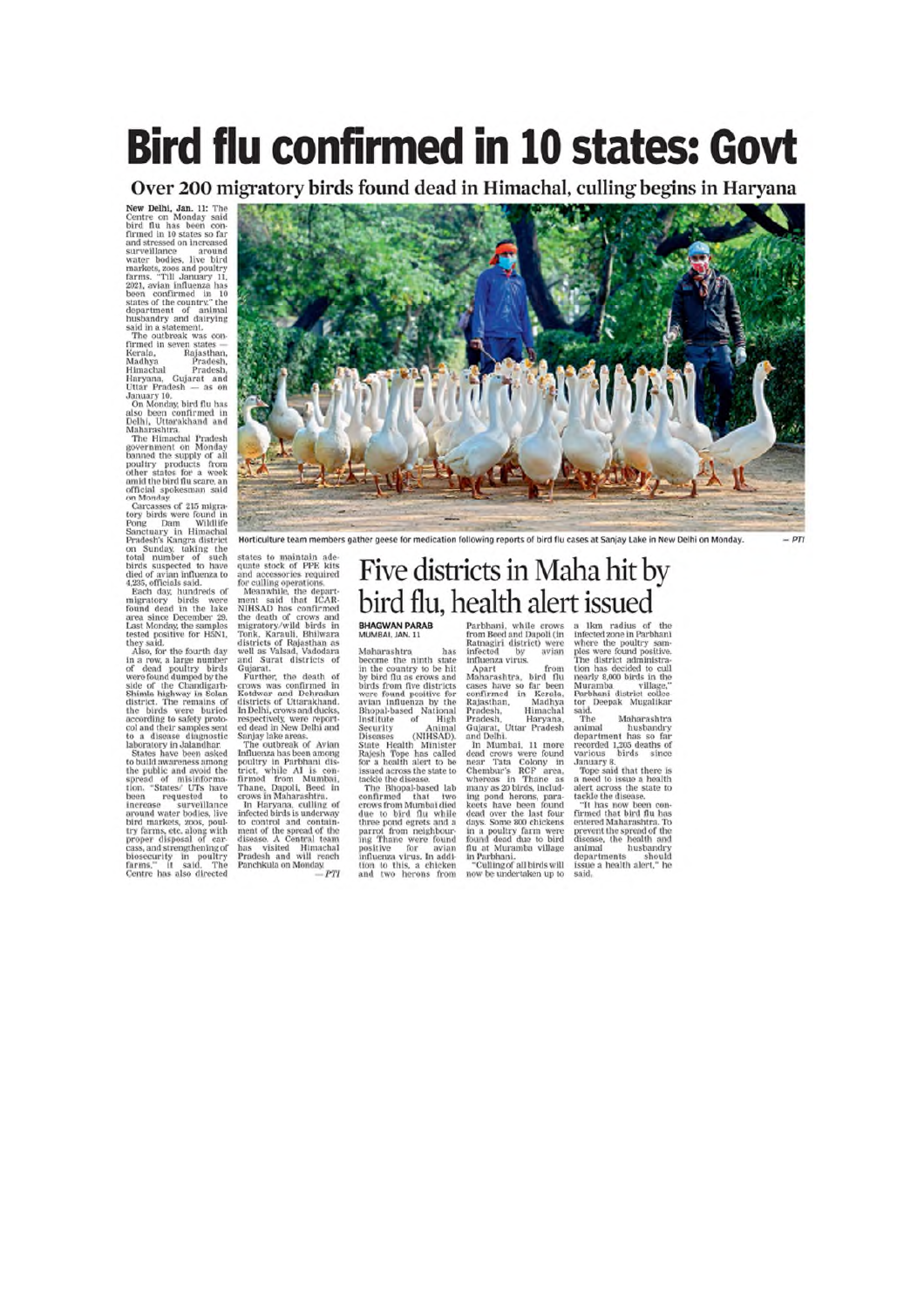#### **Food-borne parasite**

#### **Exposure to common food-borne parasite linked to rare brain cancer (New Kerala: 20210112)**

https://www.newkerala.com/news/2021/6523.htm

If you eat undercooked meat then you may need to stop it, as researchers have found a link between toxoplasma gondii (T. gondii) infection and the risk of glioma, a rare type of brain cancer, in adults.

T. gondii is a common parasite that is most commonly acquired from undercooked meat and may lead to the formation of cysts in the brain.

The study, published in the International Journal of Cancer, suggests that people who have glioma are more likely to have antibodies to T. gondii (indicating that they have had a previous infection) than a similar group that is cancer free.

"The findings do suggest that individuals with higher exposure to the T. gondii parasite are more likely to go on to develop glioma," said lead researcher James M. Hodge from the Department of Population Science, American Cancer Society, Atlanta.

"However, it should be noted that the absolute risk of being diagnosed with a glioma remains low, and these findings need to be replicated in a larger and more diverse group of individuals," Hodge added.

For the study, the research team examined the association between T. gondii antibodies measured several years before the cancer was diagnosed and the risk of developing a glioma.

These results suggest that reducing exposure to this common food-borne pathogen could provide a modifiable risk factor for highly aggressive brain tumors in adults.

Although glioma is a relatively rare disease, it is a highly fatal cancer. Globally in 2018, there were an estimated 300,000 incident cases and 241,000 deaths due to brain and other nervous system cancers, the researchers said.

The majority (80 per cent) of malignant brain tumors are gliomas, for which the estimated fiveyear relative survival rate is a stark 5 per cent, they added.

"This does not mean that T. gondii definitely causes glioma in all situations. Some people with glioma have no T. gondii antibodies, and vice versa," notes Hodge.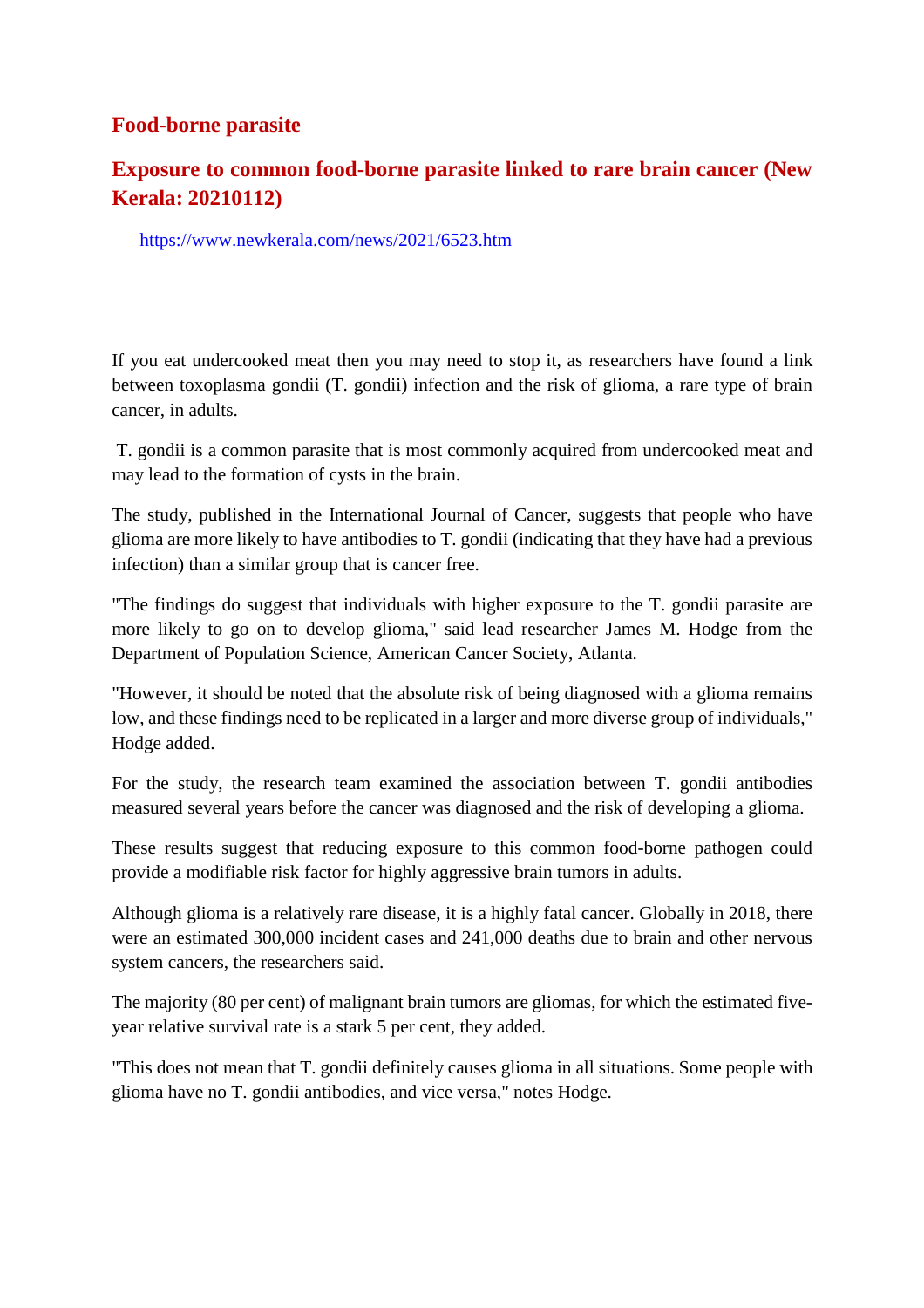#### **Covid infection risk**

#### **Holding breath may increase Covid infection risk: IIT researchers (New Kerala: 20210112)**

https://www.newkerala.com/news/2021/6261.htm

Researchers, at the Indian Institute of Technology (IIT) Madras, have found that the process of virus-laden droplets being transported into deep lung increases with decreasing breathing frequency.

The team modelled the breathing frequency in a laboratory and found that low breathing frequency increases the time of residence of the virus and therefore, it increases chances of deposition and consequently the infection. Also, the multi-scale lung structure has a significant effect on a person's susceptibility to Covid-19.

"Covid-19 has opened a gap in our understanding of deep pulmonological systemic diseases. Our study unravels the mystery behind how particles are transported and deposited in the deep lung," the researcher, Mahesh Panchagnula, Department of Applied Mechanics, IIT Madras, said in a statement on Monday.

"The study demonstrates the physical process by which aerosol particles are transported into the deep generations of the lung," Panchagnula added.

The research team worked to gain a deeper understanding of how the rate of flow of droplet laden with virus determines the deposition of the virus in the lungs.

In their research, the team reported that holding the breath and having low breathing rate can increase chances of virus deposition in the lungs.

Airborne infections such as Covid-19 spread immensely through sneezing and coughing as it instantly releases a lot of tiny droplets. The research team imitated the droplet dynamics in the lung by studying the movement of droplets in the small capillaries which were of a diameter similar to bronchioles.

They took water mixed with fluorescent particles and generated aerosols from this liquid using a nebulizer. These fluorescent aerosols were used to track the movement and deposition of particles in the capillaries.

The researchers studied the movement of the fluorescent aerosol particles in capillaries of size ranging from 0.3 to 2 millimetres which covers the range of bronchiole diameters.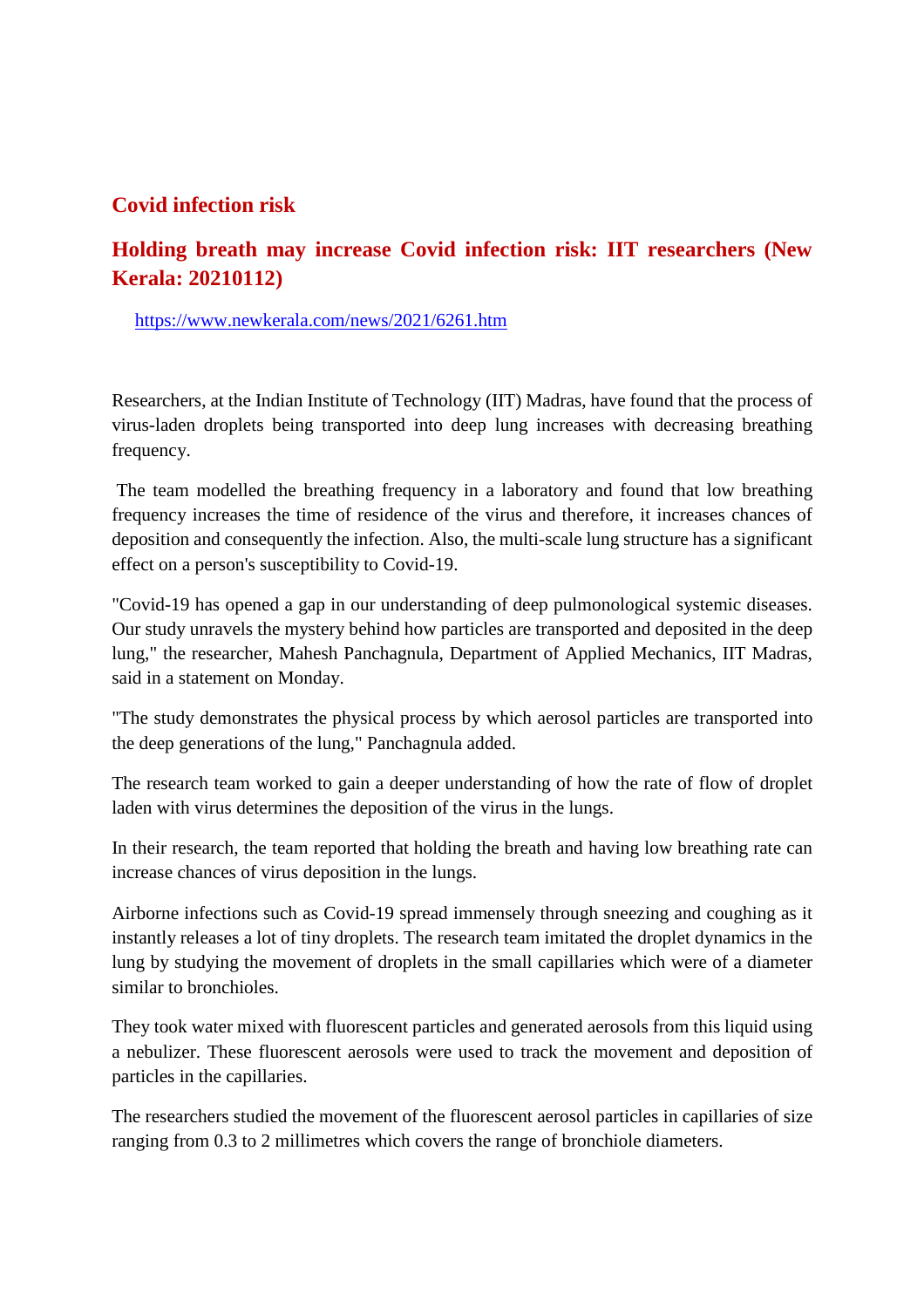They found that the deposition is inversely proportional to the aspect ratio of capillaries, which suggests that the droplets are likely to deposit in longer bronchioles.

#### **Gene therapy**

#### **Gene therapy strategy found effective in mouse model of hereditary disease TSC (New Kerala: 20210112)**

https://www.newkerala.com/news/2021/6040.htm

A team led by investigators at Massachusetts General Hospital (MGH) has now shown that gene therapy can effectively treat mice that express one of the mutated genes that cause the tuberous sclerosis complex disease.

The research is published in Science Advances.

The gene, called TSC2, codes for tuberin, a protein that acts to inhibit cell growth and proliferation. When mutations occur in TSC2, resulting in a lack of tuberin in cells, the cells enlarge and multiply, leading to the formation of tumors.

To restore the function of TSC2 and tuberin in a mouse model of tuberous sclerosis complex, researchers developed a form of gene therapy using an adeno-associated virus vector carrying the DNA that codes for a condensed form of tuberin (which fits within the vector's carrying capacity) and functions like the normal full-length tuberin protein.

Mice with tuberous sclerosis complex had a shortened life span of about 58 days on average, and they showed signs of brain abnormalities consistent with those that are often seen in patients with the disease.

When the mice were injected intravenously with the gene therapy treatment, however, their average survival was extended to 462 days, and their brains showed reduced signs of damage.

"Current treatments for tuberous sclerosis complex include surgery and/or lifelong treatment with drugs that cause immune suppression and potentially compromise early brain development. Therefore, there is a clear need to identify other therapeutic approaches for this disease," said co-lead author Shilpa Prabhakar, an investigator in the MGH departments of Neurology and Radiology.

"Adeno-associated virus vectors have been used widely in clinical trials for many hereditary diseases with little to no toxicity, long-term action in nondividing cells, and improvement in symptoms," adds Prabhakar.

She notes that benefits can be seen after a single injection, and some forms of the viral vector can efficiently enter the brain and peripheral organs after intravenous injection.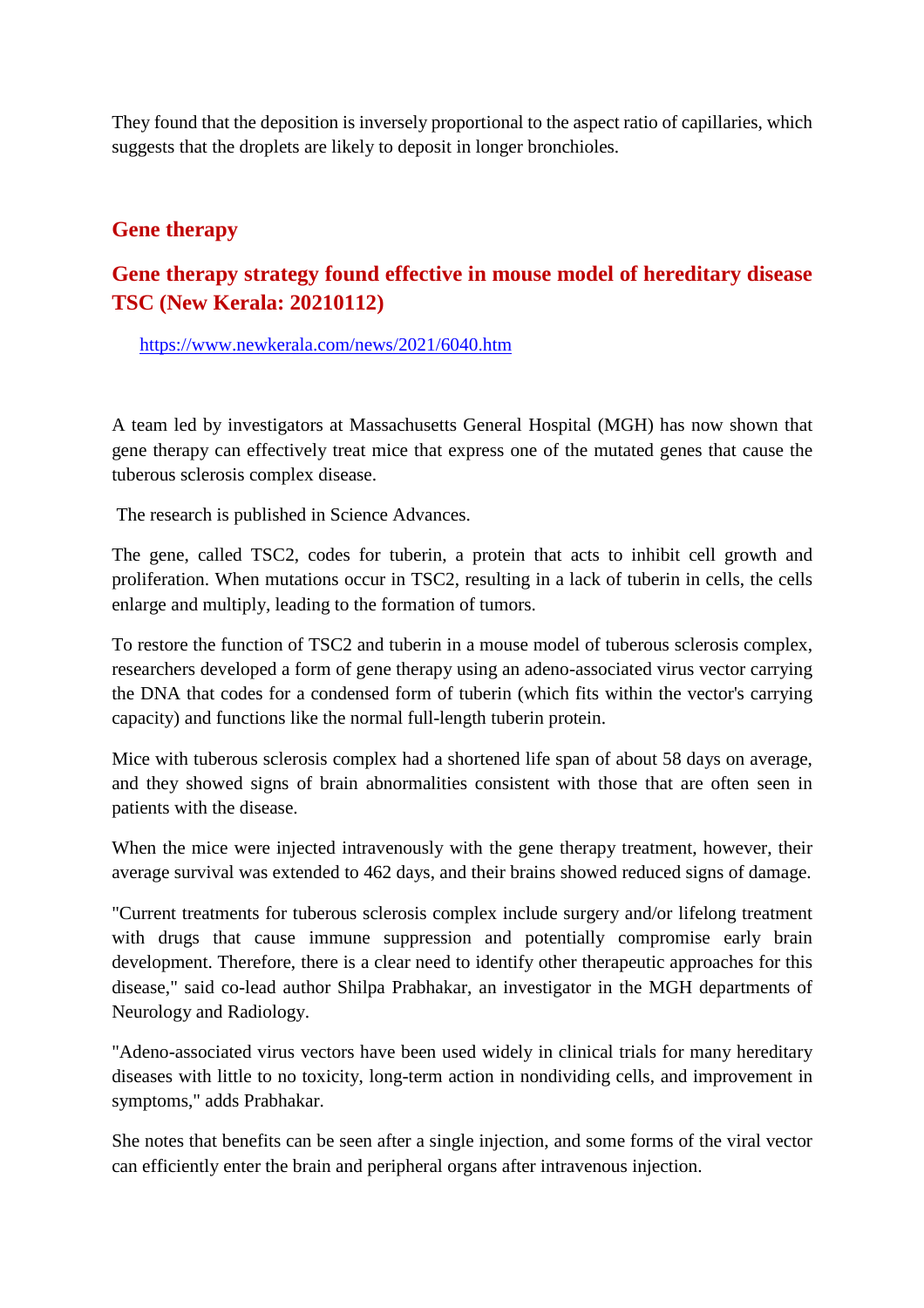The US Food and Drug Administration has approved a limited number of gene therapy products for use in humans, and the results from this study suggest that clinical trials are warranted to test the strategy's potential in patients with tuberous sclerosis complex.

#### **Vaccine (Hindustan: 20210112)**

https://epaper.livehindustan.com/imageview\_568089\_108093928\_4\_1\_12-01- 2021\_0\_i\_1\_sf.html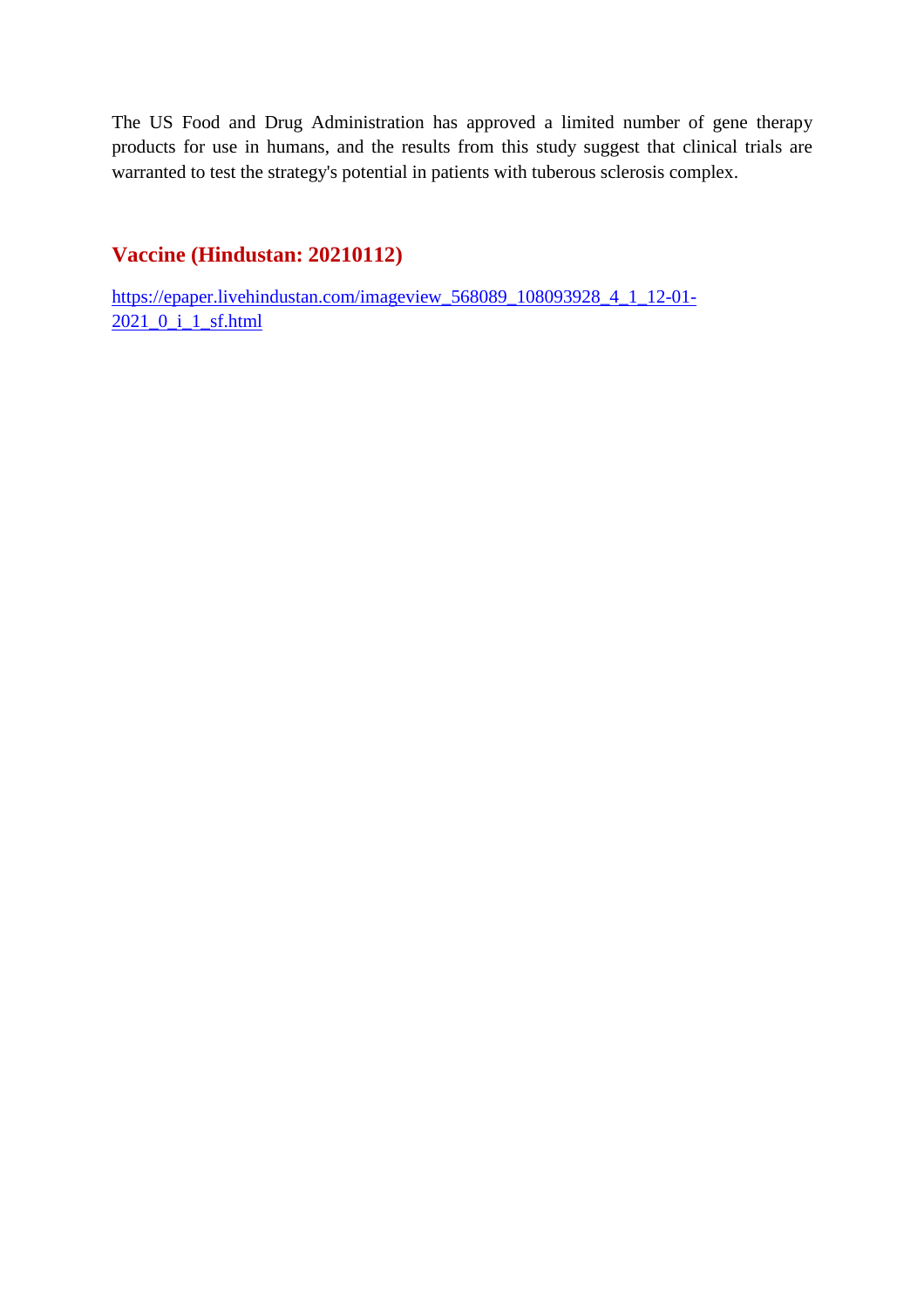## टीके पर अफवाहें रोकना सुनिश्चित करें राज्य:मोदी



नहीं है। यह हम सभी के लिए गौरव की बात है कि जिन दो टीकों को मंजूरी दी गई है, वो दोनों ही भारत में ही बनी हैं। मोदी ने कहा, चार और वैक्सीन प्रगति के चरण में हैं। उनके आने पर जब दूसरा चरण शुरू होगा, जिसमें 50 साल से ऊपर के लोगों व बीमार लोगों को टीका दिया जाएगा। पहले चरण में तीन करोड़ स्वास्थकर्मी और फ्रंटलाइन वर्कर्स के टीकाकरण का खर्च सरकार उठाएगी। ▶ 210 रुपये में टीका फेन 07

## टीकाकरण **@** दिन शेष

#### नई दिल्ली | विशेष संवाददाता

प्रधानमंत्री नरेंद्र मोदी ने टीकाकरण को लेकरसोमवारको मुख्यमंत्रियों के साथ चर्चा की। उन्होंने कहा, देश के भीतर व बाहर कुछ स्वार्थी लोग अफवाहों को हवा देने का काम कर सकते हैं। राज्यों को सुनिश्चित करना होगा कि अफवाहें

न फैलें, यह जिम्मेदारी सबकी है। मोदी ने कहा, अपप्रचार की हर कोशिश को, देश के हर नागरिक तक सही जानकारी पहुंचाकर हमें नाकाम करना है। उन्होंने बताया कि पहले चरण में तीन करोड़ लोगों को टीका दिया जाएगा। कोई सवाल उठने की आशंका

#### **Food and Nutrition (Hindustan: 20210112)**

https://epaper.livehindustan.com/imageview\_568091\_107325918\_4\_1\_12-01- 2021\_3\_i\_1\_sf.html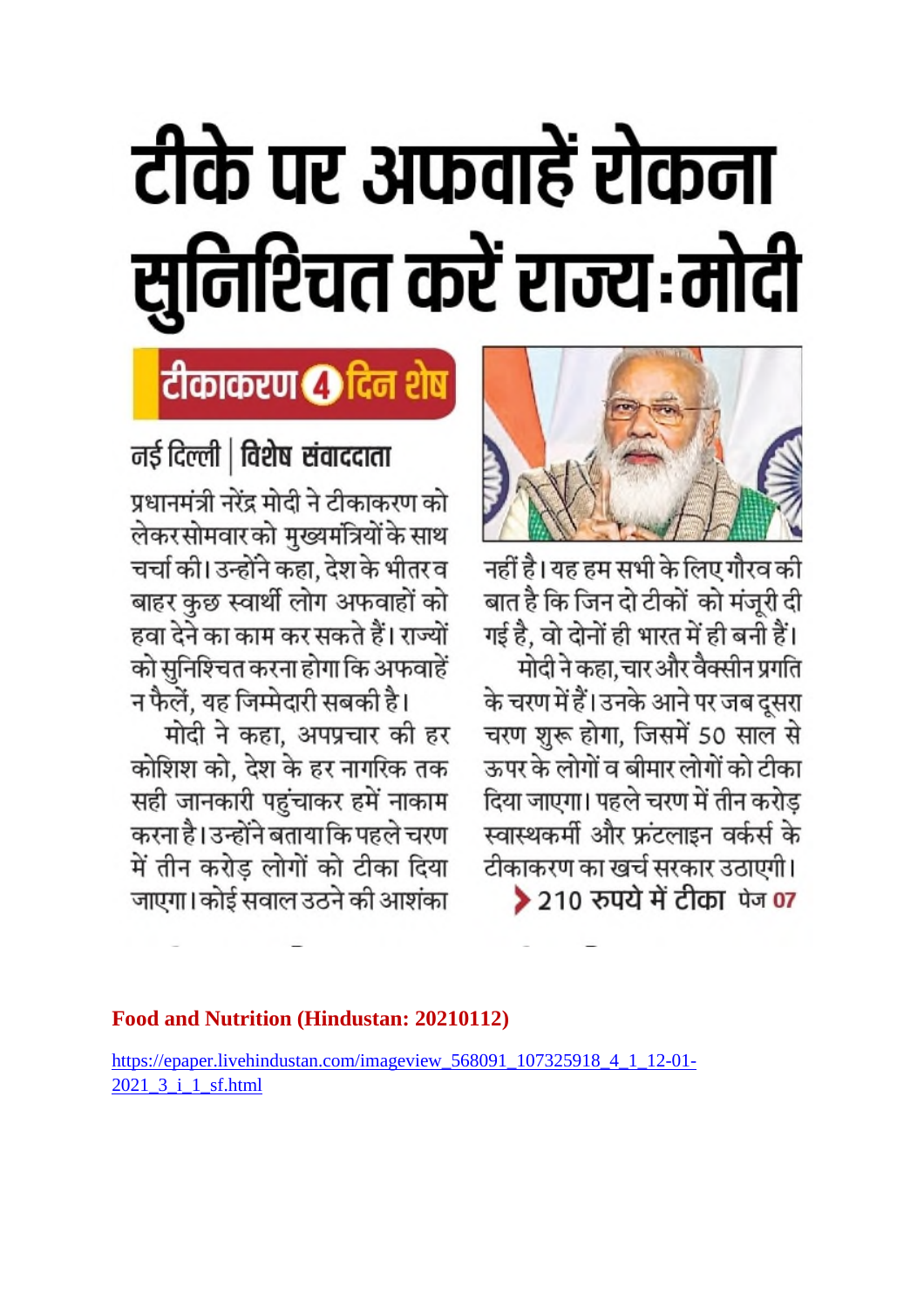## सलाह : चिकन अच्छी तरह पकाकर ही खाएं

बर्ड फ्लू को लेकर आपके मन में जो भी शंका हैं, यहां हम उनके जवाब दे रहे हैं। इन संवालों के जवाब डॉक्टर इंद्र कस्तुरिया, विभागाध्यक्ष, मेडिसिन विभाग, आकाश अस्पताल ने दिए हैं।

• बर्ड फ्लू क्या है, क्या इसका किसी<br>• मौसम विशेष से संबंध है ? बर्ड फ्लू संक्रामक बीमारी है। यह इन्फ्लूएंजा टाइपए इलाज वायरस की मदद से ,<br>बर्ड फ्लू के लक्षणों के आधार फैलता है जो आम तौर पर इलाज किया जाता है। जैसे पर चिकन, कबूतर और लक्षण होते हैं, उसी के इस तरह के पक्षियों में अनुसार इलाज किया पाया जाता है। इस वायरस जाता है के 11 स्ट्रेन हैं, इसमें से कुछ हल्के होते हैं, जबकि कुछ बहुत अधिक संक्रामक होते हैं। उससे बहत बडे पैमाने पर पक्षियों के मरने का खतरा पैदा हो जाता है। • क्या बर्ड फ्लू के दौरान अंडे, चिकन का सेवन करना चाहिए ?

बर्ड फ्लू से बचने के लिए अधपके और रोस्टेड मांस का सेवन करने से बचना चाहिए। चिकन खाना है तो घर पर अच्छी तरह धलकर और पकाकर खाएं। इसे देर तक पकाने से वायरस मर जाएगा। • इंसानों में कम मामले पर क्या बेहद जानलेवा हैं?

बर्ड फ्लू पक्षियों के जरिए ही इंसानों में फैलता है। यह दनिया में चार बार बडे पैमाने पर फैल चका है। यह इंसानों <u>में भले कम फैलता है, लेकिन इसका</u> संक्रमण कहीं ज्यादा घातक है।

एवियन इनफ्लूएंजा के क्या लक्षण होते हैं ?

इसके लक्षण सामान्य फ्लू जैसे ही होते हैं। इसमें बुखार, खांसी, गले में

दर्द, मांसपेशियों में दर्द जैसे लक्षण दिखते हैं, लेकिन गंभीर संक्रमण होने पर पेटदर्द, चक्कर आना, सांस लेने में दिक्कत होना. निमोनिया और यहां तक की जान भी जा सकती है।

क्या बर्ड फ्लू का कोई टीका बाजार में उपलब्ध है या ऐहतियात के तौर पर कोई दवा ली जा सकती है ? बर्ड फ्लू का कोई टीका अभी तक

नहीं आया है। सावधानी ही बचाव है। फ्लू की तरह लक्षणों के आधार पर ही इसका इलाज किया जाता है। जैसे लक्षण, वैसी ही दवा दी जाती है। क्या बर्ड फ्लूट इंसानों से इंसानों में भी

फैलता है ?

अभी तक इंसानों से इंसान तक बर्ड फ्ल फैलने का कोई मामला नहीं आया है। एनफ्लूएंजा के 11 वायरस हैं. जो इंसानों को संक्रमित करते हैं सिर्फ पांच इंसानों के लिए जानलेवा साबित हो सकते हैं। वो हैं एच5एन1, एच7एन3, एच7एन7,

 $\blacksquare$ 

एच7एन9 और एच9एन2। भारत में अभी तक एच5एन1 के मामले ही ज्यादा आए हैं।

• बर्ड फ्लू की पुष्टि के लिए टेस्ट कहां कराया जा सकता है ?

बर्ड फ्लू जांच के लिए स्वाब सैंपल लिया जाता है। यह गले या नाक से लिया जाता है। दिल्ली के कुछ लैब .<br>में इसकी जांच की सविधा है।

- किसी के घर-कार्यालय के आसपास बर्ड फ्लू का केस पाया गया है तो उसे क्या सावधानी बरतनी चाहिए ? बर्ड फ्लू के मामले अभी पक्षियों में ही मिले हैं। लोगों को पक्षियों और उनके मलमत्र से दरी बनानी चाहिए। पॉल्टी फॉर्म में काम करने वाले लोगों
- को क्या सावधानी बरतनी चाहिए ? ऐसे लोगों को संक्रमण से बचने के लिए अपने हाथों और पैरों को ढंककर रखना चाहिए। मंह पर मास्क लगाएं और वहां से बाहर निकलने के बाद अच्छी तरह हाथ धुलें।

#### **Vaccination (Hindustan: 20210112)**

https://epaper.livehindustan.com/imageview 568091 107497068 4 1 12-01-2021 3 i 1 sf.html